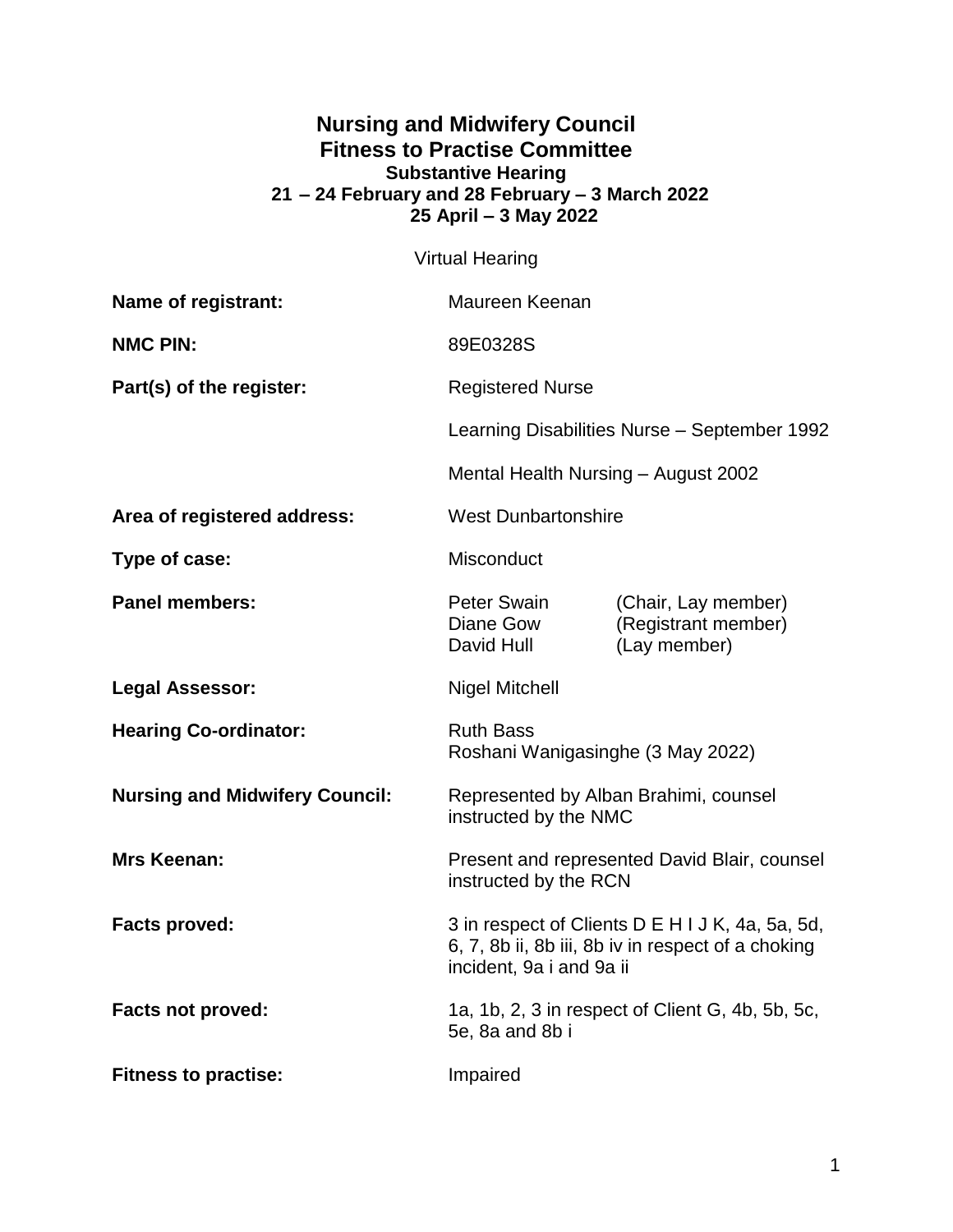| <b>Sanction:</b> | Suspension order (6 months) with a review |
|------------------|-------------------------------------------|
| Interim order:   | Interim Suspension order (18 months)      |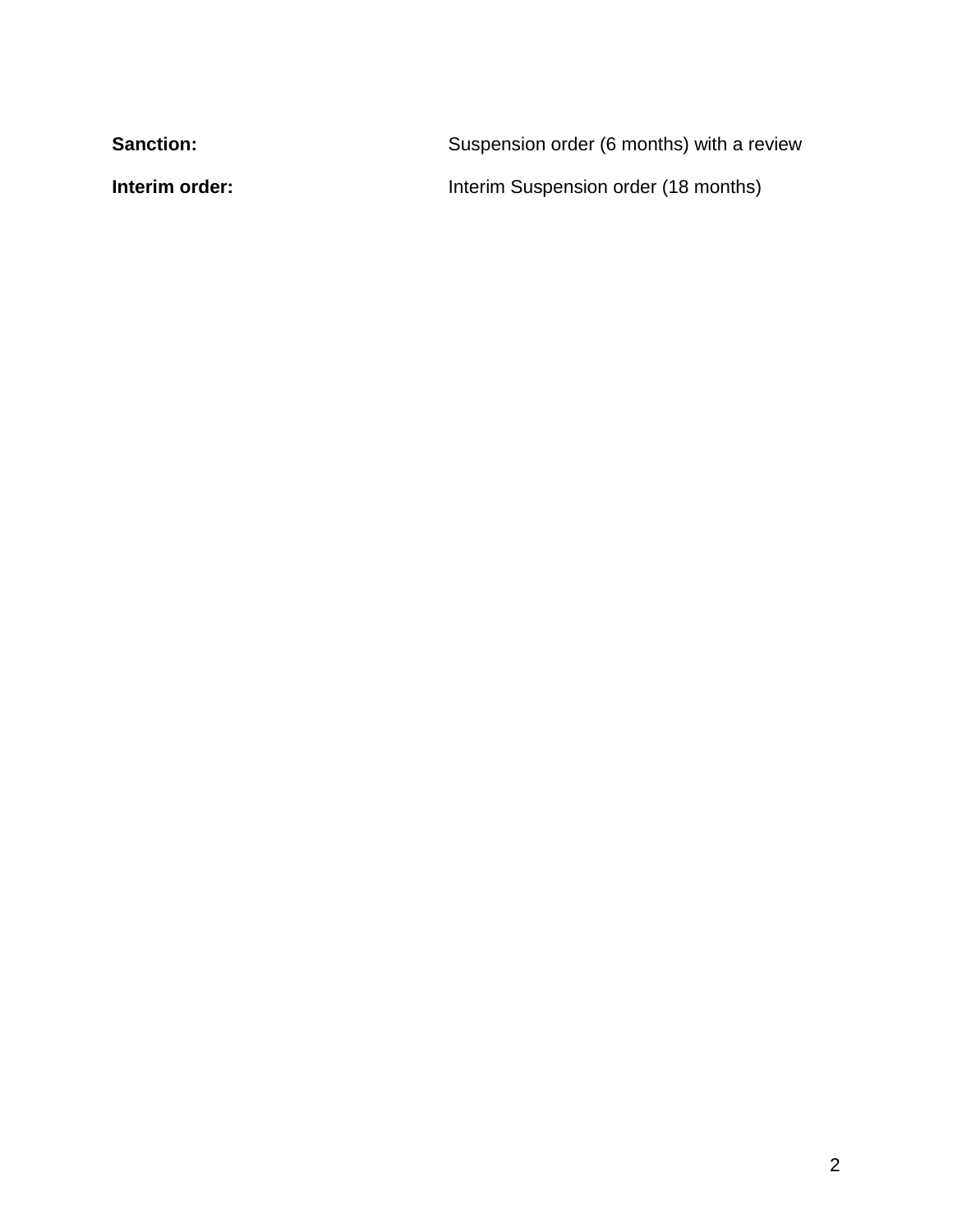#### **Decision and reasons on application for hearing to be held in private**

The legal assessor gave advice relating to Rule 19 of the Nursing and Midwifery Council (Fitness to Practise) Rules 2004, as amended (the Rules), following mention of your health during the hearing. The legal assessor reminded the panel that while Rule 19(1) provides, as a starting point, that hearings shall be conducted in public, Rule 19(3) states that the panel may hold hearings partly or wholly in private if it is satisfied that this is justified by the interests of any party or by the public interest.

Mr Brahimi and Mr Blair agreed that any reference to your health should be heard in private.

The panel, having heard that matters of your health had been mentioned, determined that any reference to your health should be considered private.

#### **Consideration of an interim order upon decision to adjourn**

When the hearing adjourned on 3 March 2022 the panel gave consideration as to whether it should impose an interim order. The panel was informed by Mr Brahimi that an interim conditions of practice order was currently in place and was due to expire on 16 March 2022. He informed the panel that the NMC had put steps in place to request that the order be extended.

Mr Blair set out what the current conditions of practice are, and submitted that he did not oppose the current order remaining in place as it was necessary and proportionate.

The panel heard and accepted the advice of the legal assessor.

Having been advised that an interim conditions of practice order was in place, the panel considered that the only thing to have changed was that you had admitted some of the charges at the outset of the hearing. The panel was of the view that the public and the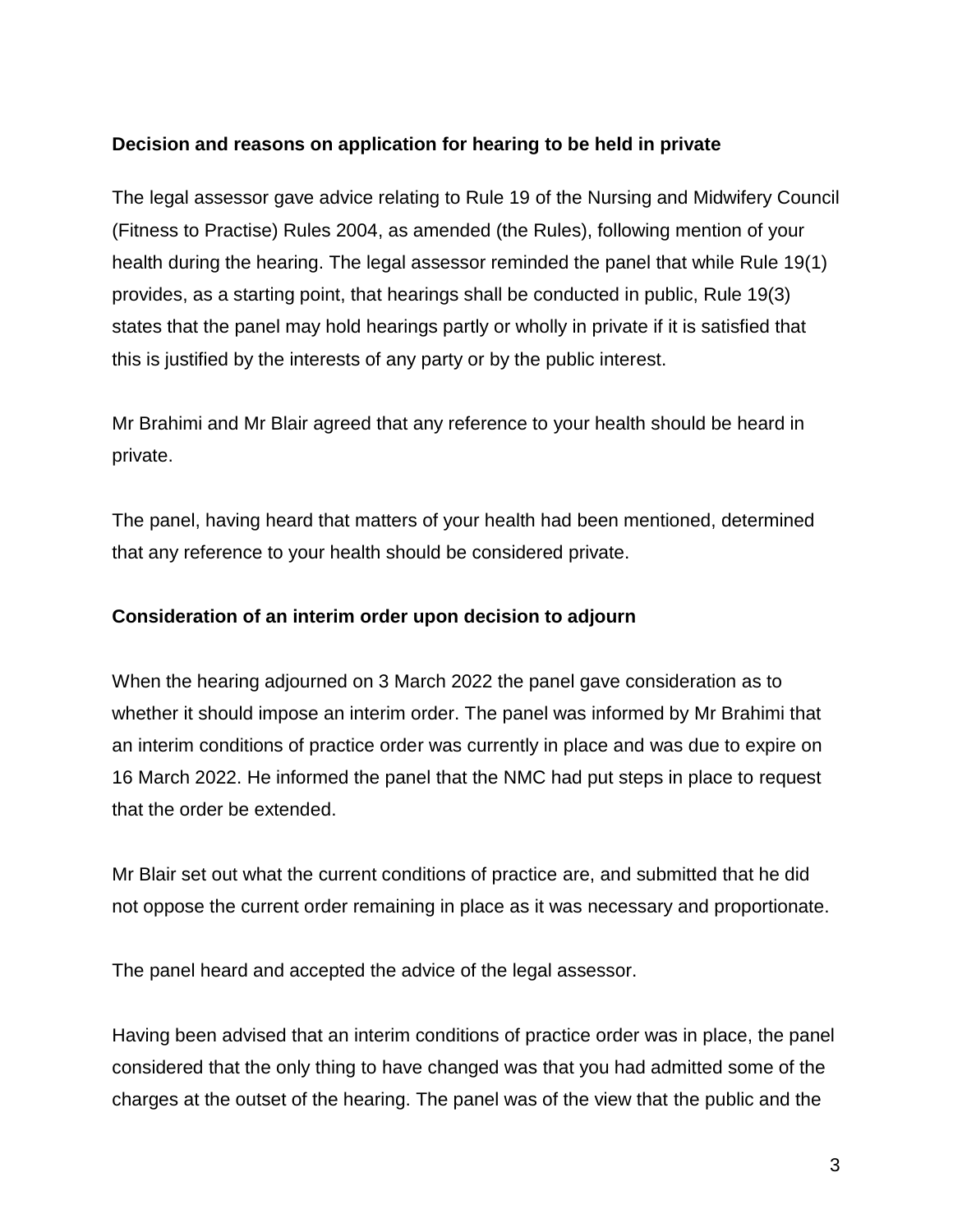public interest would be protected by the continuation of the current interim condition of practice order.

#### **Details of charge**

- 1) Between 2017 and January 2019, failed to maintain accurate records in that you, on one or more occasions:
	- a) did not complete and/or update patient record[s] within a timely manner or at all as set out in Schedule A;
	- b) did not ensure that one or more of your patient records were up to date and/or completed on the Trust's electronic clinical record system;
- 2) Between October 2018 and January 2019, did not complete an assessment for one or more of your patients and/or their children within a timely manner or at all;
- 3) Between October 2018 and January 2019, on one or more occasions did not attend and/or complete a visit of your patient[s] as set out in Schedule B;
- 4) In respect of Client A, following a significant event on or around 14 January 2019:
	- a) Did not complete a significant event record for Client A's child;
	- b) Did not document that Client A had been removed from the child protection register;
- 5) In January 2019, did not provide sufficient information in Client B's patient record and/or assessment in that you:
	- a) Did not record Client B's child's SIRS number;
	- b) Did not record the health visitor caseload number;
	- c) Did not complete Client B's perinatal mental health pathway;
	- d) Did not complete a lone worker risk assessment form;
	- e) Did not task a nurse to visit;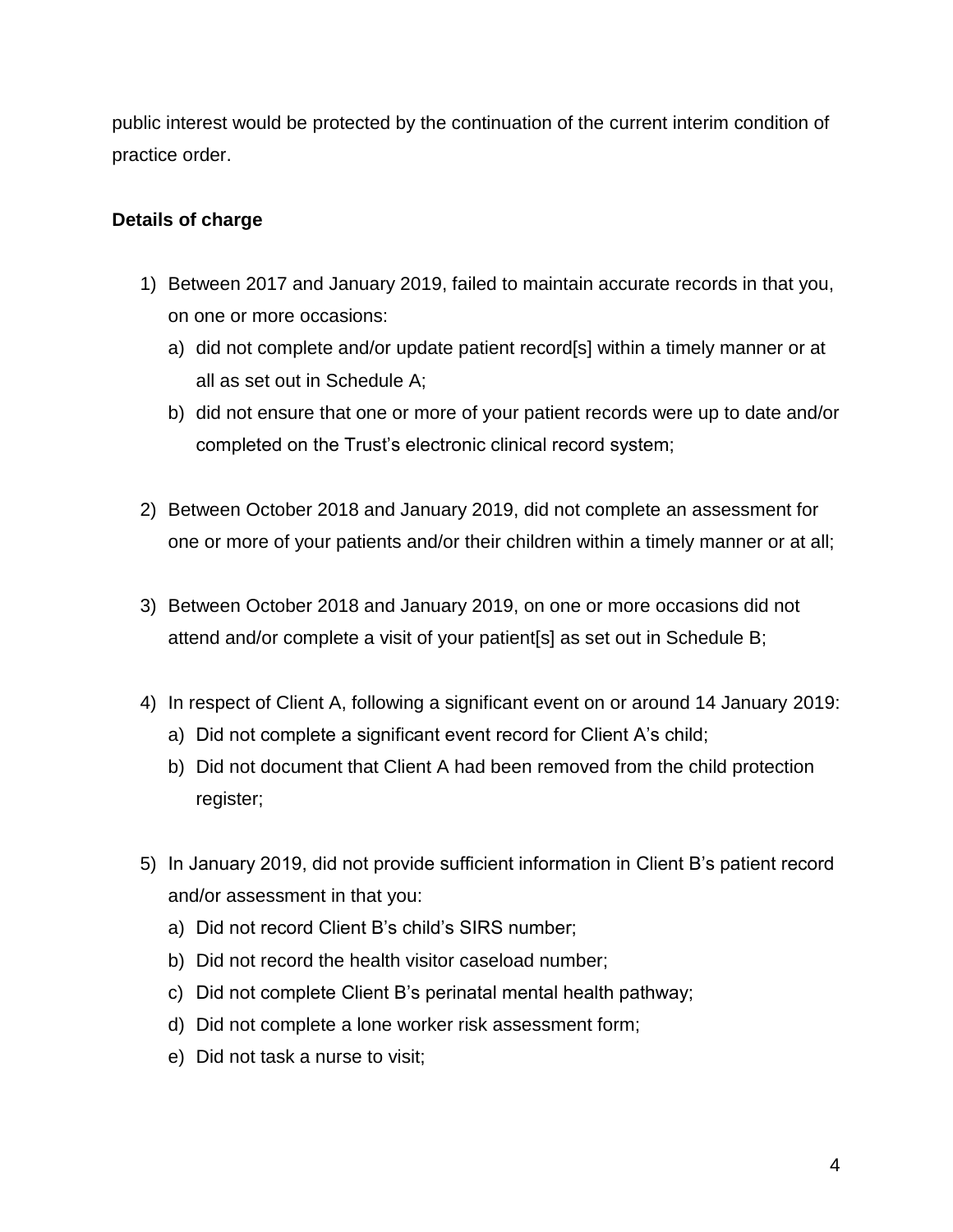- 6) Between approximately November 2018 and February 2019, did not complete one or more data forms in relation to Client B in a timely manner or at all;
- 7) On approximately 22 October 2018, did not offer the Family Nurse Partnership programme to Client C in a timely manner or at all;
- 8) In respect of Client E, following a significant event on or around 18 December 2018:
	- a) Did not complete a significant event record for Client E's child;
	- b) Did not take any and/or sufficient action in that you:
		- i) Failed to make contact with Client E;
		- ii) Did not undertake a safety/hazard check of Client E's home;
		- iii) Did not undertake a well-being check of Client E and her child;
		- iv) Did not demonstrate to Client E how to perform CPR and/or handling a choking incident;
- 9) Displayed unprofessional behaviour in that you:
	- a) On 5 February 2019, towards Colleague A:
		- i) spoke in a loud manner and/or shouted;
		- ii) spoke in an angry and/or hostile and/or abrupt manner:

AND in light of the above, your fitness to practise is impaired by reason of your misconduct.

#### **Schedule A**

Client A

Client B

Client C

Client D

Client E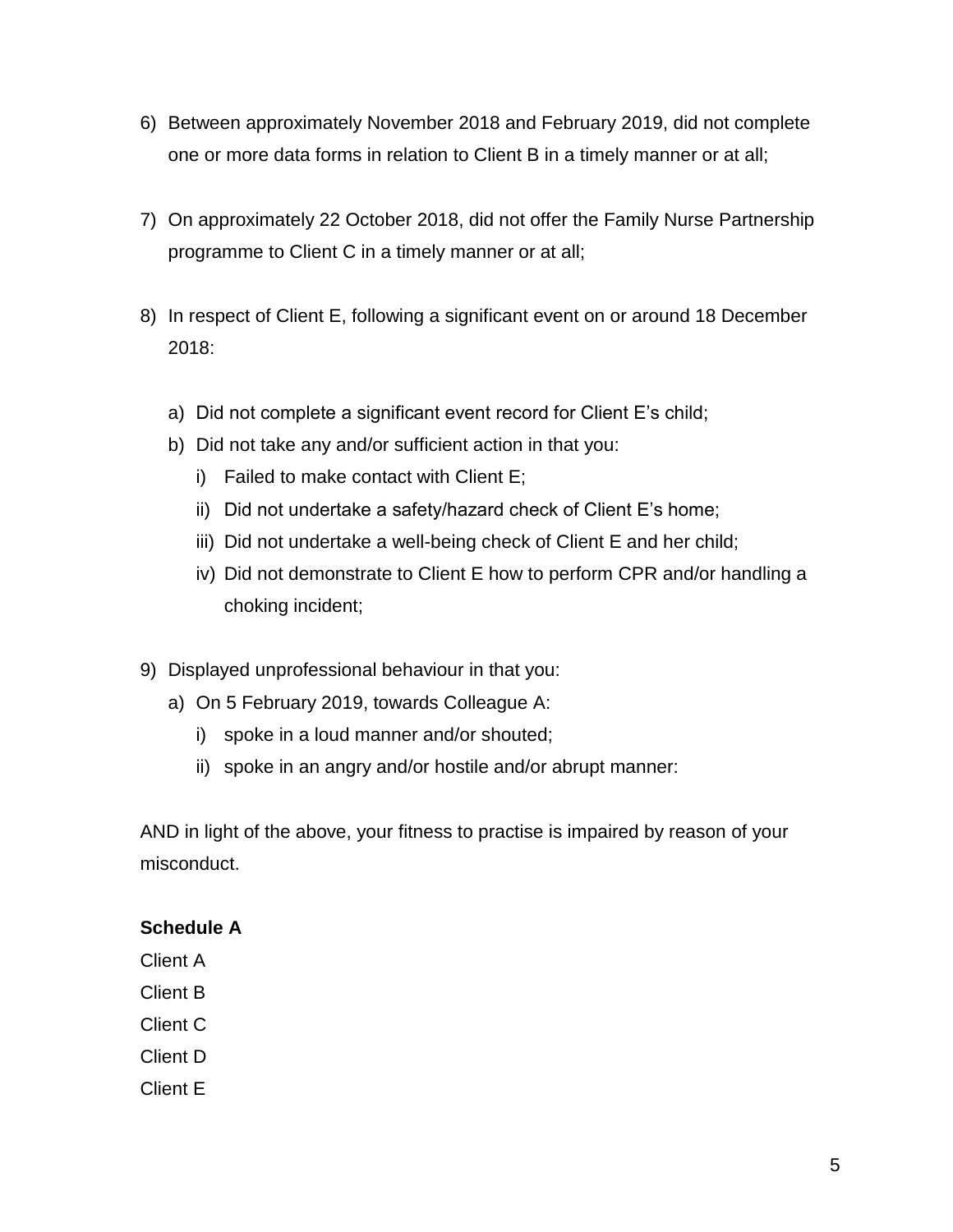#### **Schedule B**

Client D Client E Client G Client H Client I Client J Client K

#### **Decision and reasons on facts**

At the outset of the hearing, the panel heard from Mr Blair, who informed the panel that you made full admissions to charges 4a, 5a, 5d, 8a and 8b iv. Admissions to charges 8a and 8b iv were later withdrawn in the light of your oral evidence.

The panel therefore finds charges 4a, 5a and 5d proved in their entirety, by way of your admissions.

In reaching its decisions on the disputed facts, the panel took into account all the oral and documentary evidence in this case together with the submissions made by Mr Brahimi on behalf of the Nursing and Midwifery Council (NMC) and by Mr Blair on your behalf.

The panel was aware that the burden of proof rests on the NMC, and that the standard of proof is the civil standard, namely the balance of probabilities. This means that a fact will be proved if a panel is satisfied that it is more likely than not that the incident occurred as alleged.

The panel heard live evidence from the following witnesses called on behalf of the NMC: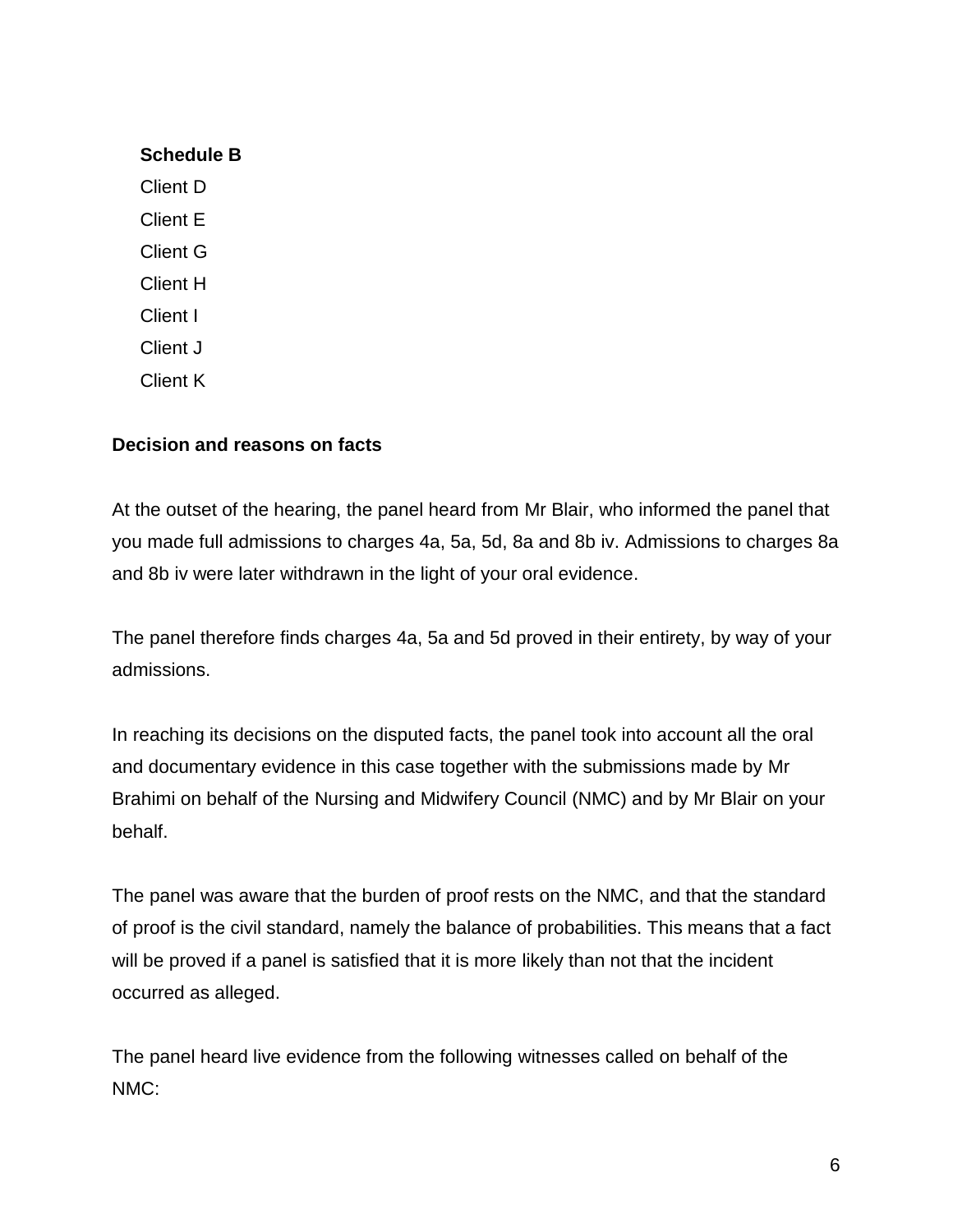- Colleague A: Family Nurse Supervisor (Band 7) at Cairnbrook Centre (part of the Family Nurse Partnership).
- Colleague B: Family Nurse (Band 7) at Cairnbrook Centre (part of the Family Nurse Partnership).
- Colleague C: Family Nurse Supervisor at Cairnbrook Centre (part of the Family Nurse Partnership) and from August 2017 Temporary Family Nurse Consultant for the Board.

The panel also heard evidence from you under affirmation.

## **Background**

The charges arose whilst you were employed as a Band 7 Family Nurse at Cairnbrook Centre (the Centre) which is part of the Family Nurse Partnership (the Partnership). You started working at the Centre in 2012, which at that time used a paper based system for client records. In 2015 the NHS Greater Glasgow and Clyde Health Board (the Board) transitioned from a paper based system to an electronic recording system known as EMIS.

You went on sick leave between July 2017 and August 2017 and at some point upon your return to work at the Centre, Colleague A became your line Manager.

Clinical supervision meetings were undertaken by Colleague A with you on 14, 21 and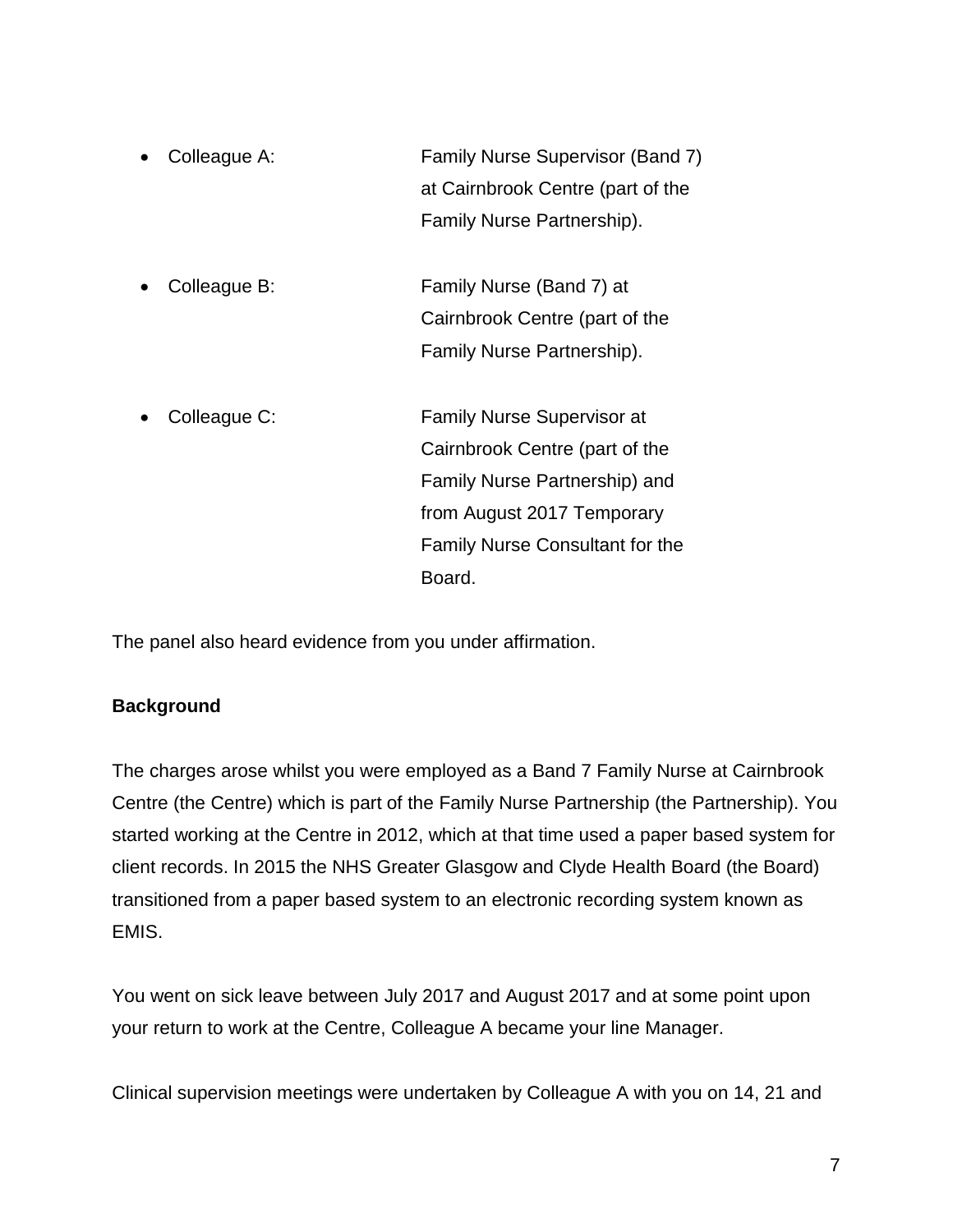27 September 2017 and 17 October 2017.

It is alleged that you told Colleague A on 14 September 2017 that you had completed assessments with clients, recorded on paper, that were not put onto the client recording system and that Colleague A had set out why it was important for any outstanding assessments to be completed and put onto EMIS as soon as possible.

On 21 September 2017, it is alleged that you agreed with Colleague A that you would have all of your caseload assessments and notes of visits up to date within two weeks, and a deadline was set during a further meeting on 27 September 2017. During a meeting on 17 October 2017, it became clear that you were still not up to date with your client assessments and notes.

Between 1 November 2017 and 15 January 2018 you went on a period of sick leave.

On 18 January 2018 a clinical supervision meeting was held by Colleague A with you. It was discussed what support would be available to you upon your return to work. It is alleged that at this meeting Colleague A stressed the importance of you catching up on your work as there were still notes from visits and assessments that had not been uploaded to the EMIS system.

Clinical supervision meetings were held by Colleague A with you on 30 January 2018 and 8 February 2018.

Between 14 February 2018 and September 2018 you were on a further period of sick leave.

On 22 October 2018 a meeting was held between you and Colleague A to discuss what support was available to you. Further supervision meetings were held with you by Colleague A on 30 October 2018, 8 November 2018, 14 November 2018 and 28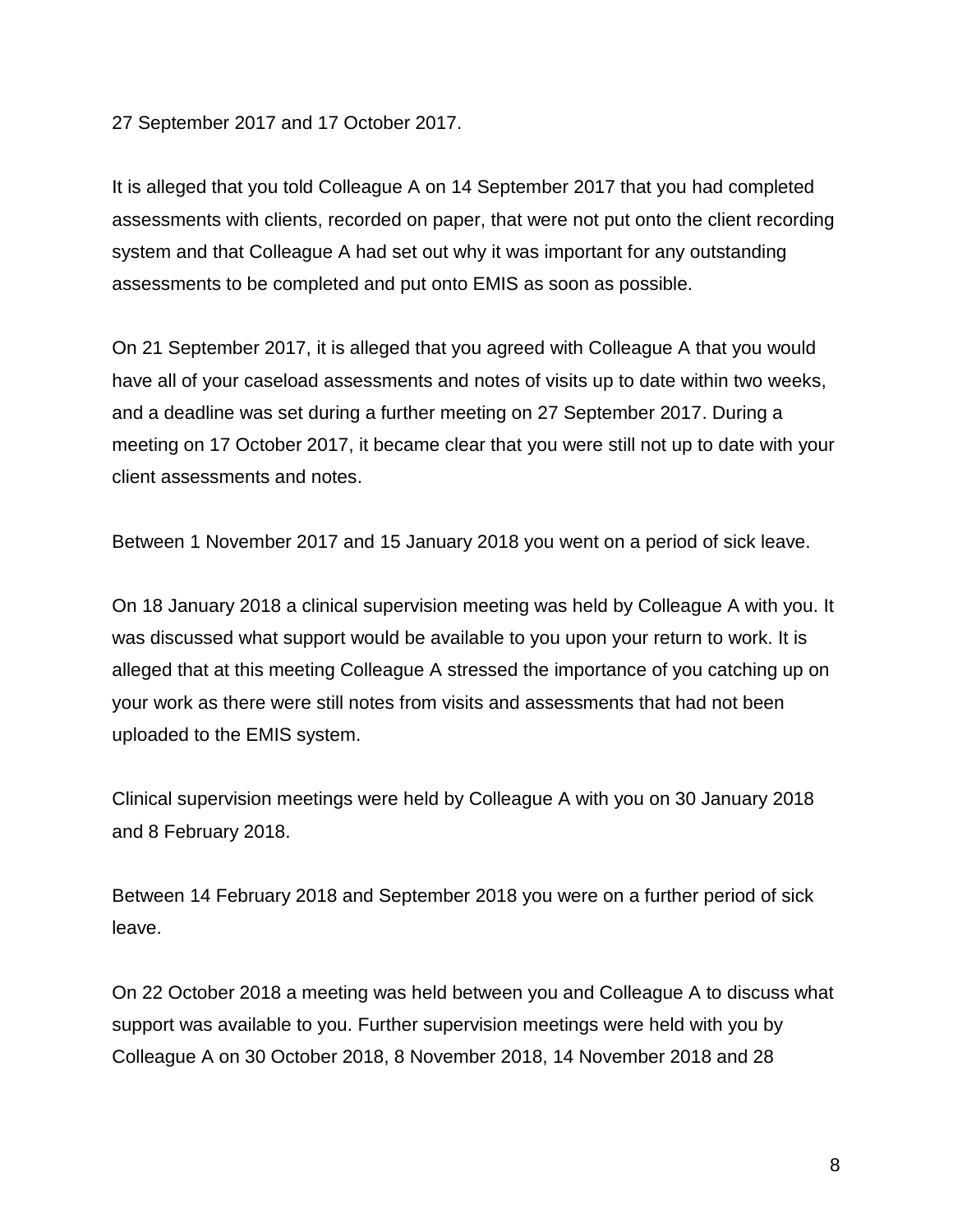November 2018. During this time, you were allocated a reduced caseload as part of the support for you following your period of sick leave.

Colleague A was of the opinion that, as of 8 November 2018, there were still notes and assessments carried out by you that had not been uploaded to the EMIS system. It is alleged that you were asked to ensure the system was updated.

During a meeting with you on 28 November 2018, it is alleged that Colleague A told you that all outstanding data must be uploaded to the EMIS system by 31 December 2018, as the Partnership was migrating to a different information technology (IT) system. You informed Colleague A during this meeting that you were having IT difficulties and could not access your clients on the system.

It is alleged that Colleague A offered you support which included working with the Data Manager, exploring alternative means of access to IT, working in different sites to gain better access, and showing you where to find the EMIS Guidance on record keeping which detailed how to keep records.

You went on annual leave from 24 December 2018 returning on 7 January 2019. On 28 January 2019 you attended a residential training course for 1 week.

Further clinical supervisory meetings were held with you by Colleague A on 8 January 2019 and 22 January 2019.

Colleague A met with you again on 22 January 2019. It is alleged that at this meeting you agreed that all client records would be updated by mid-February 2019.

On 5 February 2019 it is alleged that you displayed poor professional behaviour towards Colleague A by shouting and acting in an angry and hostile manner towards her.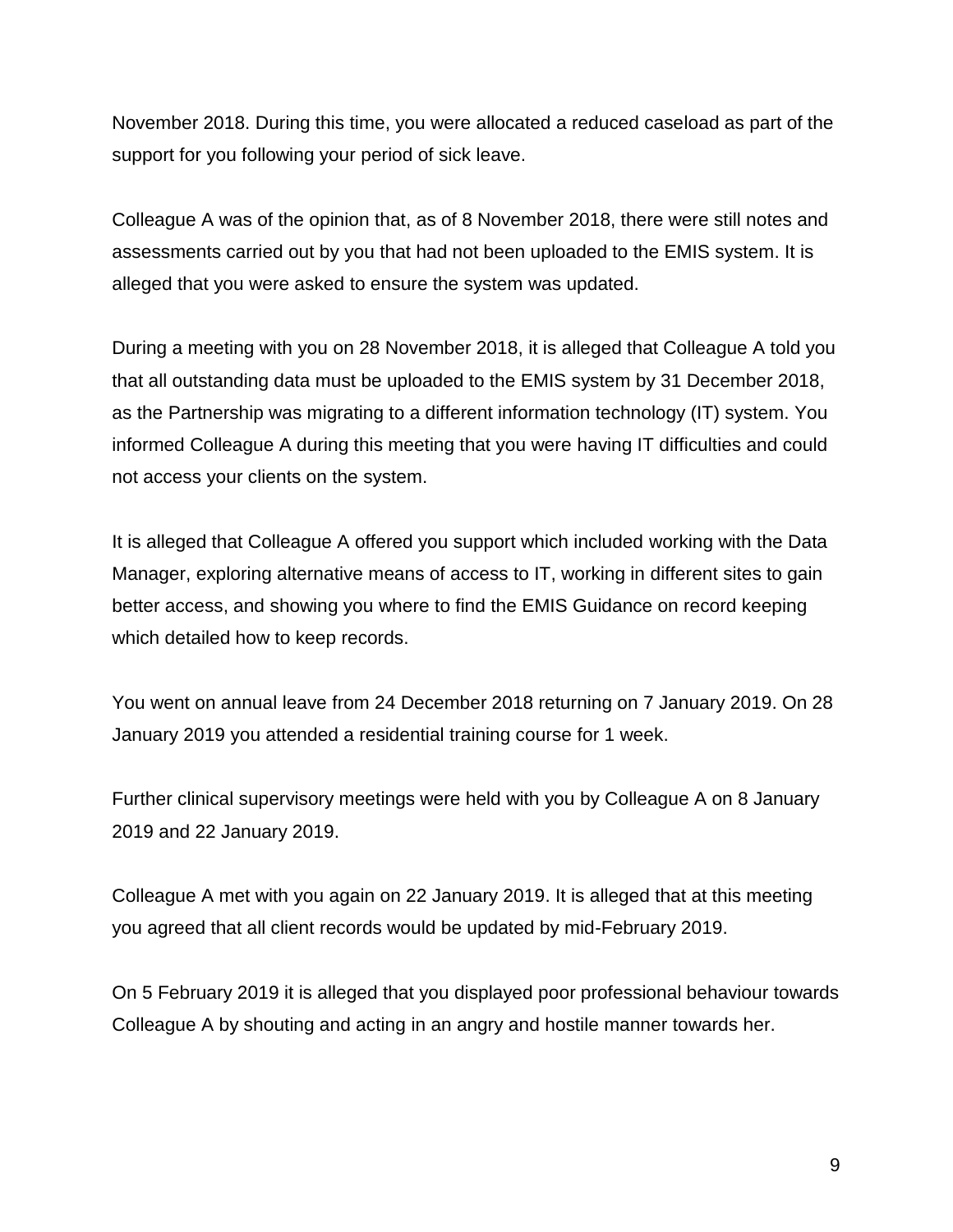It is alleged that you kept client records which were either incomplete or not up to date between 2017 and January 2019. It is further alleged that you failed to conduct client visits between October 2018 and January 2019 as per the Service Level Agreement of the Partnership. It is further alleged that you displayed poor professional conduct towards Colleague A by speaking to her in a loud and angry manner.

In respect of a specific client, it is alleged that you did not take any or any sufficient action in response to the client's child suffering a choking incident.

On 11 March 2019 you submitted your resignation to the Partnership.

Before making any findings on the facts, the panel heard and accepted the advice of the legal assessor. It considered the witness and documentary evidence provided by both the NMC and Mr Blair.

The panel then considered each of the disputed charges and made the following findings.

## **Charge 1 a**

1) Between 2017 and January 2019, failed to maintain accurate records in that you, on one or more occasions:

a) did not complete and/or update patient record[s] within a timely manner or at all as set out in Schedule A;

#### **Client A: This charge is found NOT proved in respect of Client A.**

In considering this charge in respect of Client A the panel took into account that it was not provided with evidence of the date by which Client A's patient records needed to be updated by, and was not informed when Client A was transferred to you. Colleague A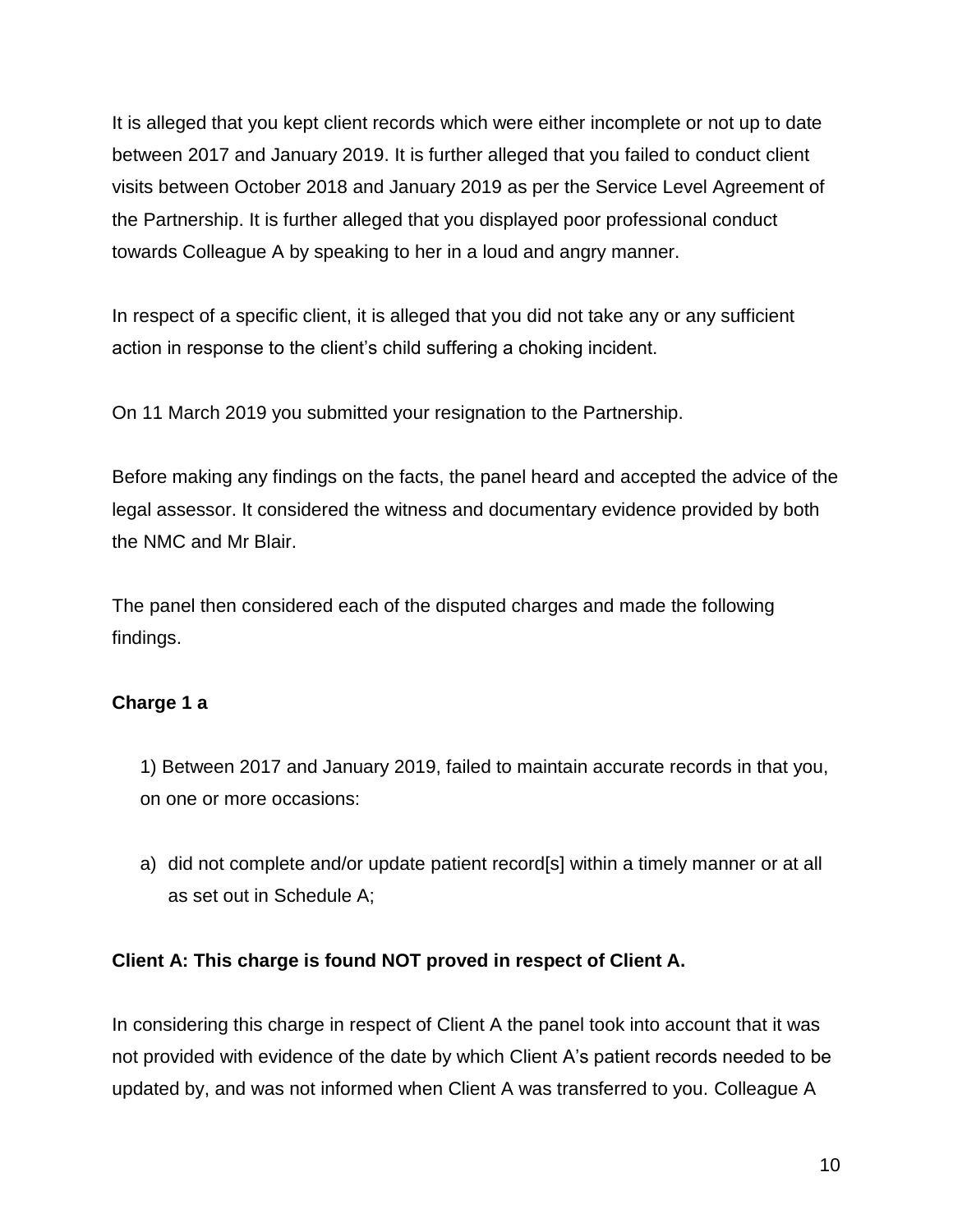was only able to say that Client A was transferred to you at some point between October and December 2018. The panel noted that Client A could have been transferred to you in December 2018. It further took into account that you had a period of leave over the Christmas holiday, and that in late January 2019 you attended residential training for a week.

The panel considered the Get It Right For Each Child (GIRFEC) record for Client A and noted that it had been completed by you by the end of January 2019. Furthermore in the absence of specific information as to when Client A was transferred to you, and given your leave and training commitments, the panel could not find that you had not completed or updated Client A's records in a timely manner. It therefore found this charge not proved in respect of Client A.

## **Client B: This charge is found NOT proved in respect of Client B**

The panel noted that charges 5 and 6 raised specific issues about your record keeping in respect of Client B. The panel was unable to identify evidence that would support an allegation about Client B's record keeping that was not covered under charges 5 and 6. Having found there to be no additional failures to charges 5 and 6, it was of the view that charge 1 a), in respect of Client B, is a duplication of charges 5 and 6. It accordingly found this charge not proved in respect of Client B.

## **Client C: This charge is found NOT proved in respect of Client C.**

In respect of Client C, the panel was unable to identify any evidence in respect of failing to maintain accurate or timely records. It had regard to the Progress Notes for Client C and noted, to the contrary, that there was evidence of detailed records of attempts by you to contact Client C. There was no evidence before the panel to support the charge of failing to maintain records and no specifics as to what information it is alleged you have not recorded. The panel therefore found this charge not proved in respect of Client C.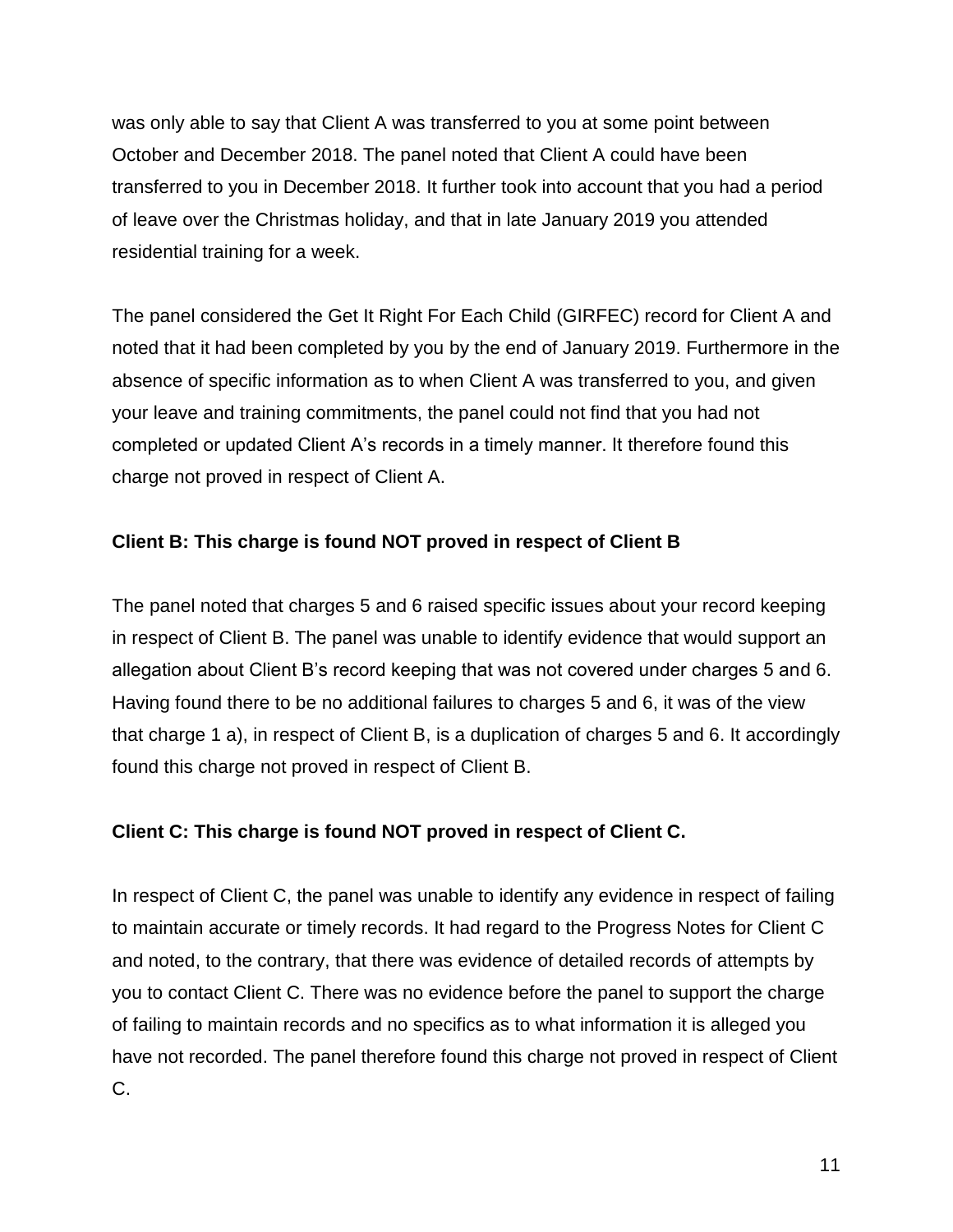### **Client D: This charge is found NOT proved in respect of Client D.**

In considering this charge, the panel had regard to the Progress Notes of Client D. This client was transferred to you on 26 November 2018. The panel noted that there were 6 dated entries by you, from 3 December 2018 to 20 December 2018, after which you went on leave. It was clear to the panel that records had been kept by you in timely manner and as such it found this charge, in respect of Client D, not proved.

#### **Client E: This charge is found NOT proved in respect of Client E.**

With regard to Client E, the panel considered the Progress Notes for Client E and noted entries made by you on 2, 14, 25 and 26 November 2018. It noted in particular the entry of 14 November 2018 which states:

*'Mother [Client E] and [unknown] present. Mother very open during visit.'*

The panel acknowledged that your recording in clients' records during December 2018 had reduced. However, it was satisfied that there had been accurate records made by you from 2 November 2018 through to 26 Nov 2018. As with other clients under this charge, the panel could not identify what information it is alleged you did not record. It therefore found charge 1 a) not proved in respect of Client E.

## **Charge 1 b**

1) Between 2017 and January 2019, failed to maintain accurate records in that you, on one or more occasions:

b) did not ensure that one or more of your patient records were up to date and/or completed on the Trust's electronic clinical record system;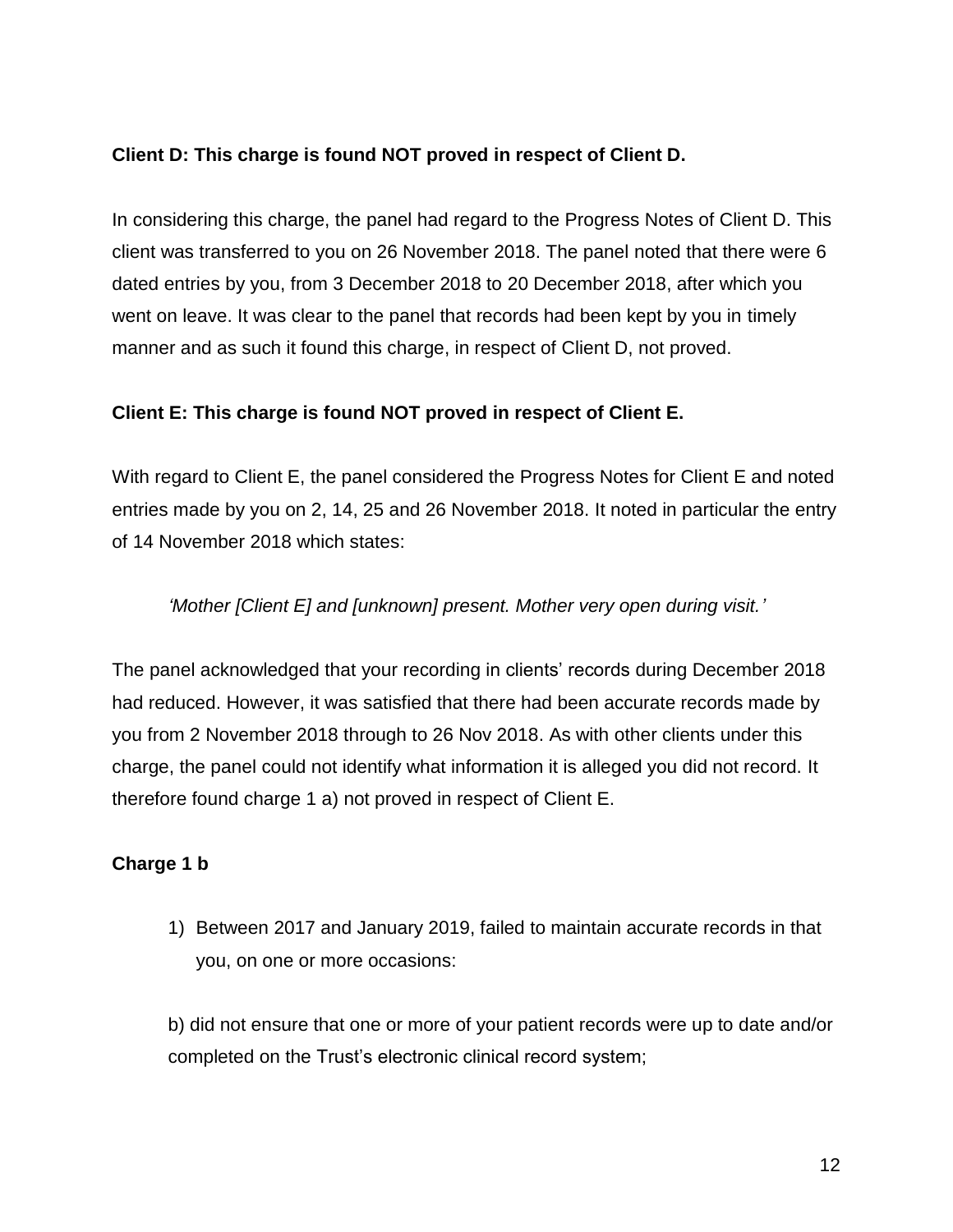#### **This charge is found NOT proved.**

In considering this charge the panel had regard to the oral evidence of Colleague A. Colleague A stated during cross-examination:

*'...some of the more simple ones were updated, and some of the more complex ones, the standard wasn't what would be expected in terms of the audit. I can't in all honesty…tell you how many she had done and how many were updated, but I know that there were still some outstanding. There was some progress but it was limited and there were still some gaps, particularly in the input of the clinical data which would then finish the whole assessment for the client and the child.'*

The panel noted that it had not been provided with the EMIS records for the clients in question. It noted that there were a lot of general references with regard to EMIS not being updated, but there was no specificity as to which client(s) the records related to.

Whilst it did appear there was a general issue about progress towards completing the entries into the EMIS electronic system, the panel was not presented with the records or specifics with regard to individual clients that would enable it to assess whether the records were up to date or completed. It should have been possible for the NMC to obtain this evidence but it had not done so. The panel concluded that the charge was not sufficiently particularised or evidenced such as to be fair to you. It was of the view that the NMC had not met the burden of proof and therefore found this charge not proved.

#### **Charge 2**

2) Between October 2018 and January 2019, did not complete an assessment for one or more of your patients and/or their children within a timely manner or at all;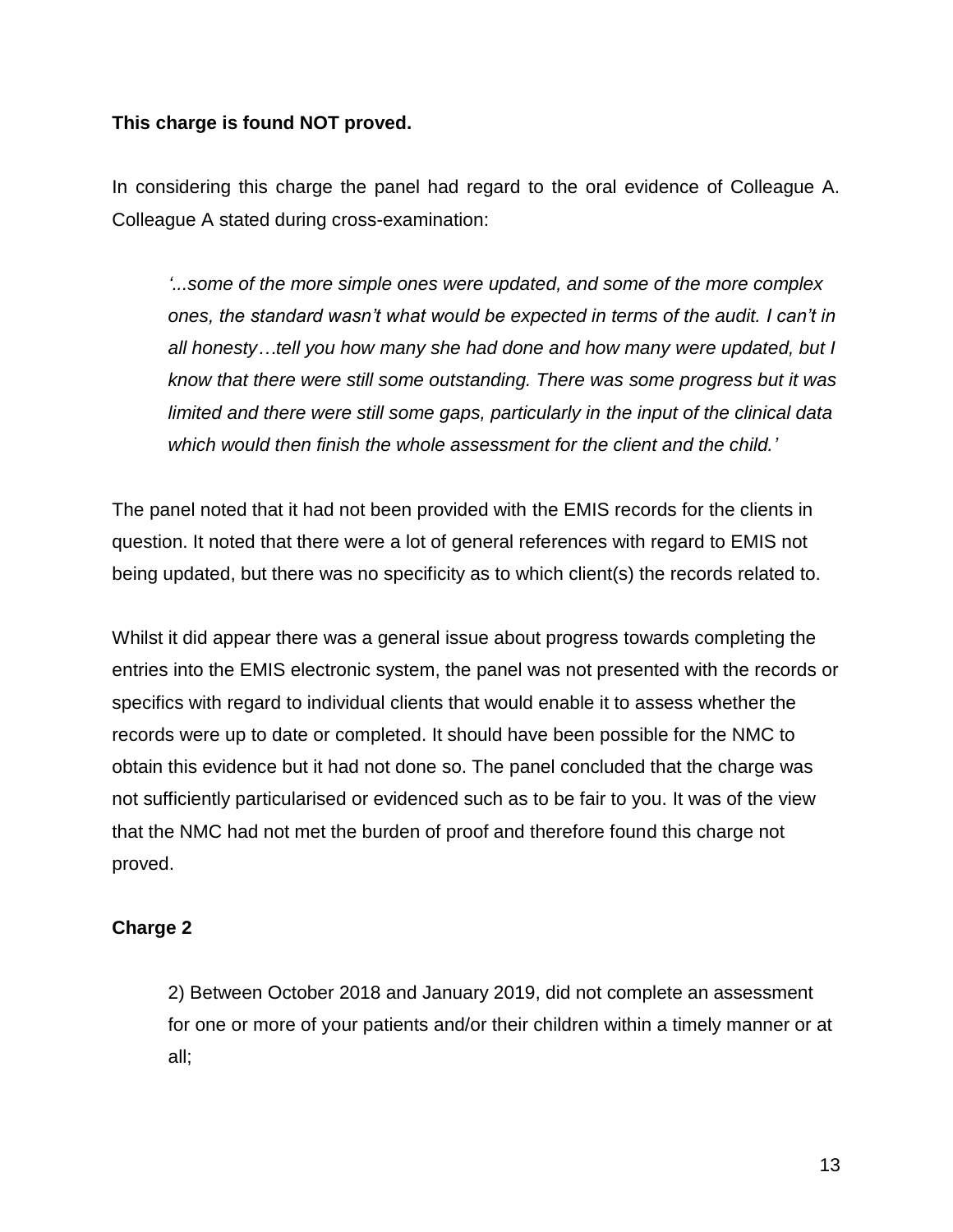#### **This charge is found NOT proved.**

In considering this charge, the panel had regard to the letter dated 22 October 2018 addressed to you from the Partnership, sent following your meeting with Colleague A upon your return to work following a considerable period of leave. The panel had regard to the fact that there was an acknowledgment in this letter that you yourself volunteered that some pregnancy key issues assessments were still outstanding. However in addressing the charge, the panel noted that there was no specific assessment identified as not having been completed. On the contrary, the panel had sight of the supervision meeting notes in November 2018 which evidenced that you had completed some client assessments throughout the month of November 2018.

The panel found the evidence adduced in respect of this charge to be general in nature and lacking in specificity. No information had been provided identifying which client assessments remained outstanding or how many. In light of the lack of specificity in this charge, the panel did not find it proved.

#### **Charge 3**

3) Between October 2018 and January 2019, on one or more occasions did not attend and/or complete a visit of your patient[s] as set out in Schedule B;

#### **Client D: This charge is found proved.**

The panel heard evidence from Colleague A that Client D had been allocated to you on 26 November 2018.

The panel had regard to Client D's Progress Notes and noted that there had been 5 attempts by you to contact Client D in December 2018. In particular the panel noted that it was recorded in the Progress Notes on 17 December 2018 that Client D would be away for 1 week. You attempted to call her again on 20 December 2018 but she was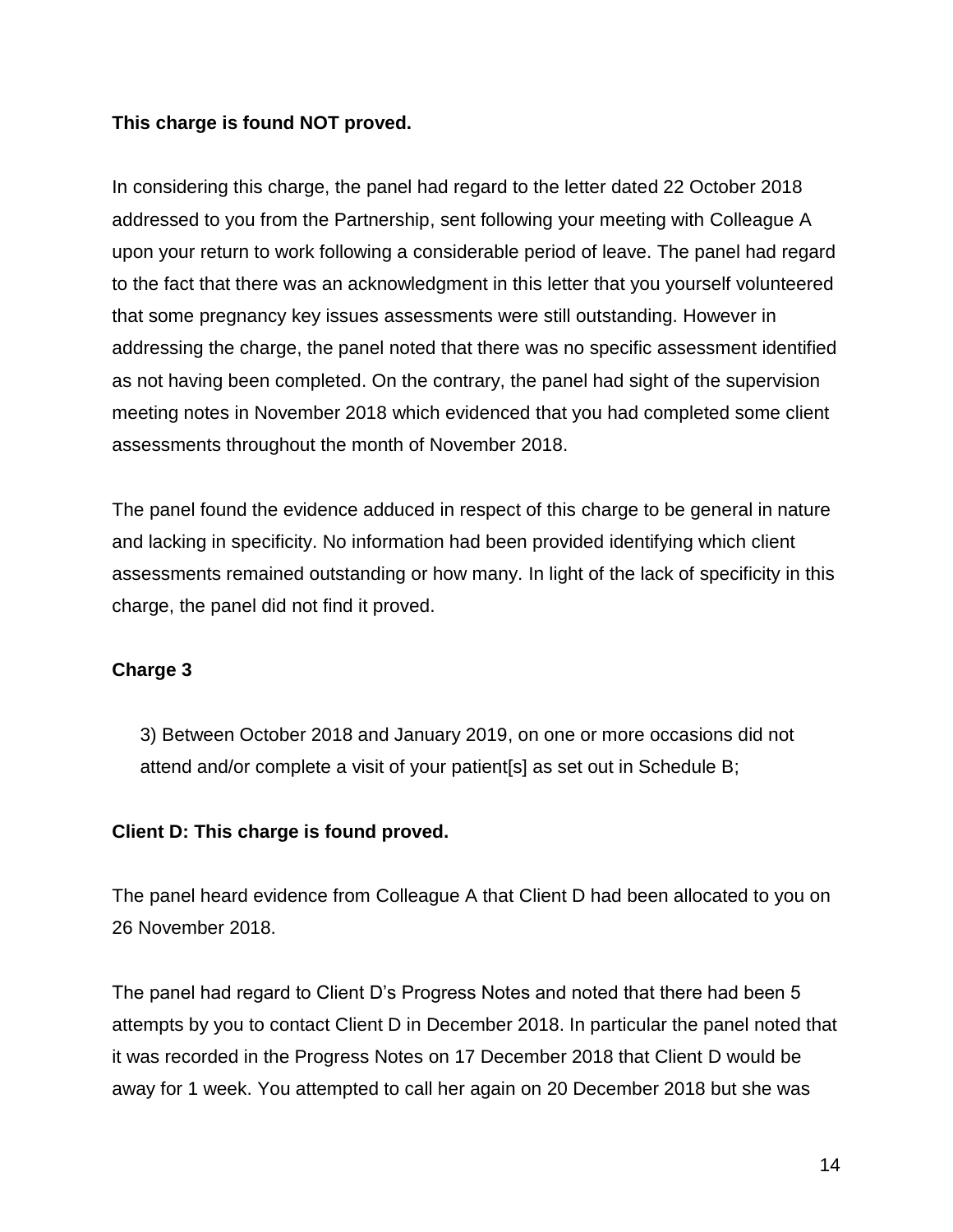unavailable. The panel also took into account that you were due to go on leave on 24 December 2018, and in late January 2019 attended a week long training course.

The panel determined that, as a matter of fact, you did not did not attend or visit Client D. However, it notes that you attempted to make arrangements to visit Client D, which proved difficult throughout November and December 2018 including because she was away in Ayr for part of the time. However, there is no evidence of you making any attempt to contact Client D in January 2019. In fact, Client D took the initiative to contact the service herself on 24 January 2019 having heard nothing further. Client D was 15 years old and therefore highly vulnerable. On the basis of your failure to follow up in January 2019 on making arrangements to visit the client, the panel found this charge proved.

#### **Client E: This charge is found proved.**

The panel noted that charge 8 included issues relating to visiting Client E after a choking incident on 18 December 2018. The panel therefore confined its consideration of this charge to the period prior to 18 December 2018. It noted there was no record of a visit between 14 November and 18 December 2018. It therefore found this charge proved in respect of Client E.

#### **Client G: This charge is found NOT proved.**

In considering this charge in respect of Client G, the panel had regard to Client G's records. It noted that there was an initial visit on 25 October 2018, which was the engagement visit and 5 subsequent visits post Client G being enrolled despite your leave in December 2018 and the subsequent training you undertook in late January 2019. The panel was of the view that the factors of your leave and subsequent training were important in considering how many visits should have taken place. It therefore found this charge not proved in respect of Client G.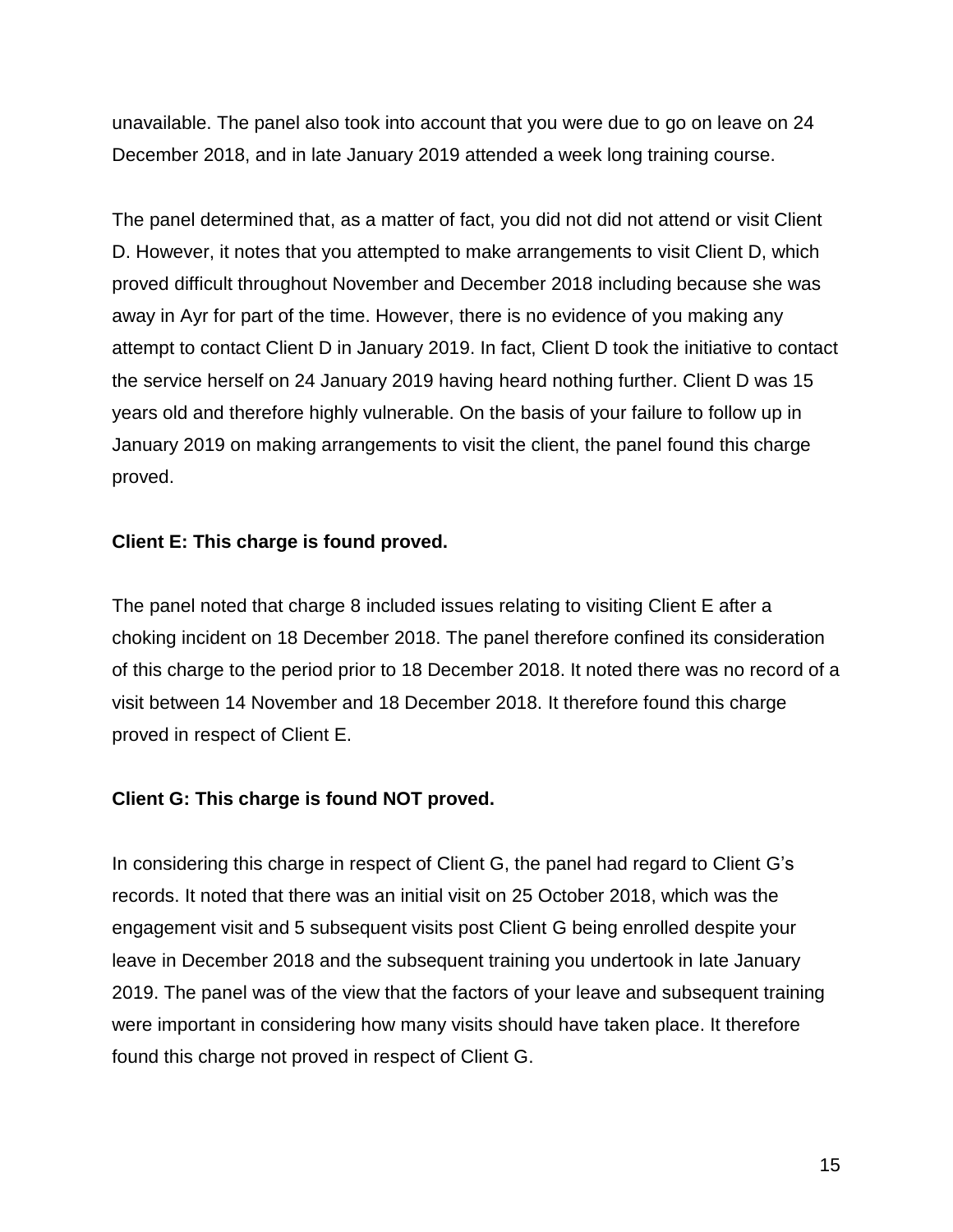#### **Client H: This charge is found proved.**

The panel heard evidence from Colleague A that you should have undertaken 7 visits. It noted from Client H's records that you had an initial enrolment visit on 6 November 2018, and 3 subsequent visits on 20 November 2018, 5 December 2018 and 17 December 2018, with the scheduled visit on 4 December 2018 being cancelled. The panel noted that there were no visits in January 2019. It again took into account that you went on leave from 24 December 2018 and had a week of training in late January 2019, and that Client H was a working mother with work commitments.

Nonetheless, the panel noted that no visits were carried out in January 2019 by you, and accordingly found this charge proved in respect of Client H.

#### **Client I: This charge is found proved.**

The panel had regard to Client I's records and noted that the initial enrolment visit took place on 26 October 2018 and was followed by visits on 1 November 2018, 21 November 2018 and 7 December 2018, with one visit cancelled by Client I on 4 December 2018.

The panel was satisfied that under the terms of the programme there should have been a period of regular visits to the client. However, it was of the view that even taking into account your leave over the Christmas period and the week long training you undertook in late January 2019, there was nevertheless a need for visits in January 2019. The panel had regard to the fact that no visits to Client I were conducted by you in January 2019. It therefore found this charge in respect of Client I proved.

#### **Client J: this charge is found proved.**

The panel had regard to Client J's records. It noted that the initial enrolment visit took place on 20 December 2018 and that there were no follow up visits to Client J.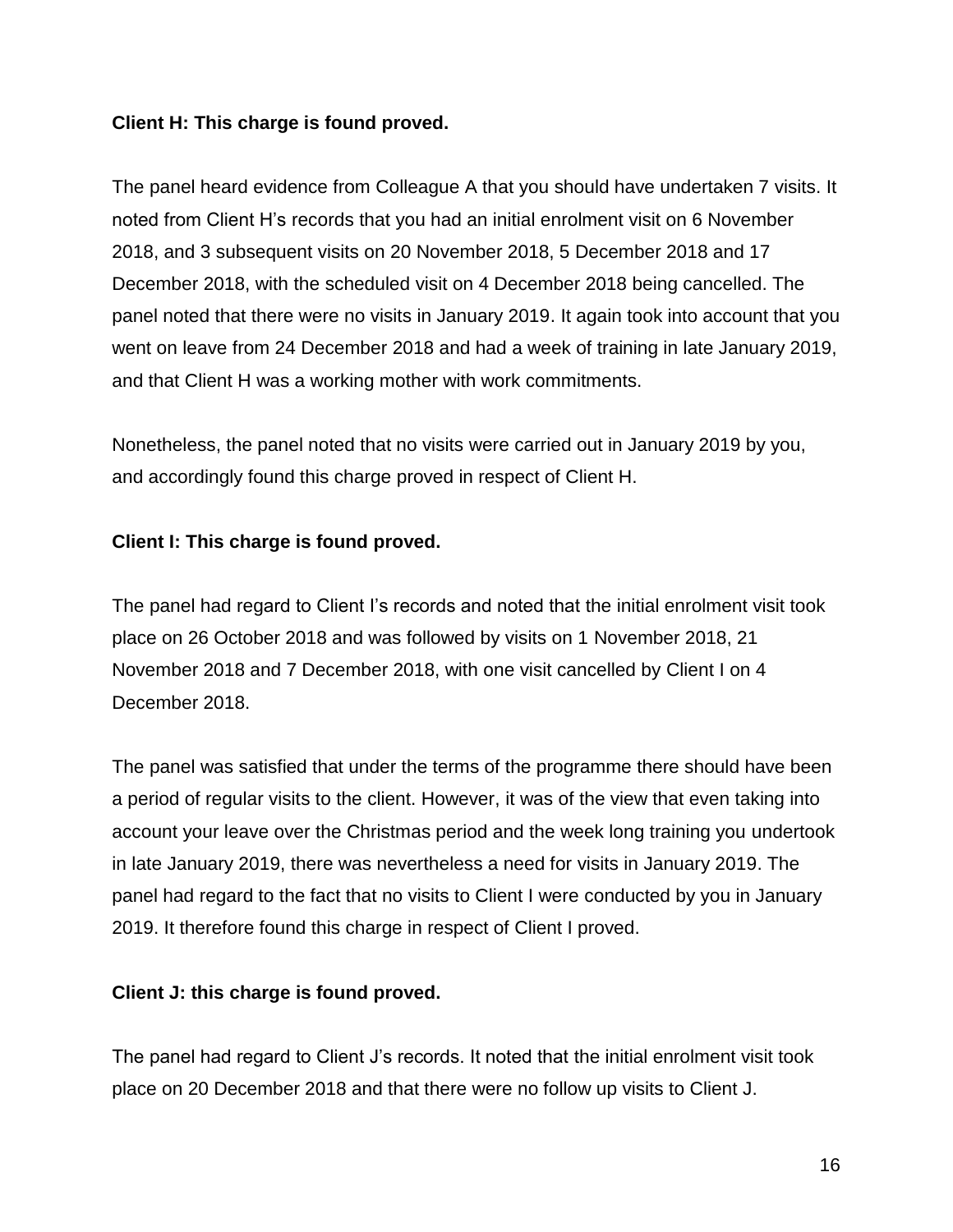The panel had no evidence of any follow up in January 2019. It therefore found this charge proved in respect of Client J.

#### **Client K: this charge is found proved.**

The panel had regard to Client K's records. It noted that the initial enrolment visit took place on 17 December 2018 and that there was one follow up visit on 19 December 2018. There was no evidence of any follow up visits after 19 December 2019. Therefore the panel found this charge proved in respect of Client K.

#### **Charge 4 a**

4) In respect of Client A, following a significant event on or around 14 January 2019:

a) Did not complete a significant event record for Client A's child;

#### **This charge is found proved by your admission.**

The panel noted you admitted this charge at the outset of the hearing. It further noted that you updated Child A's record on 18 January 2019, rather than immediately following the significant event.

#### **Charge 4 b**

- 4) In respect of Client A, following a significant event on or around 14 January 2019:
	- b) Did not document that Client A had been removed from the child protection register;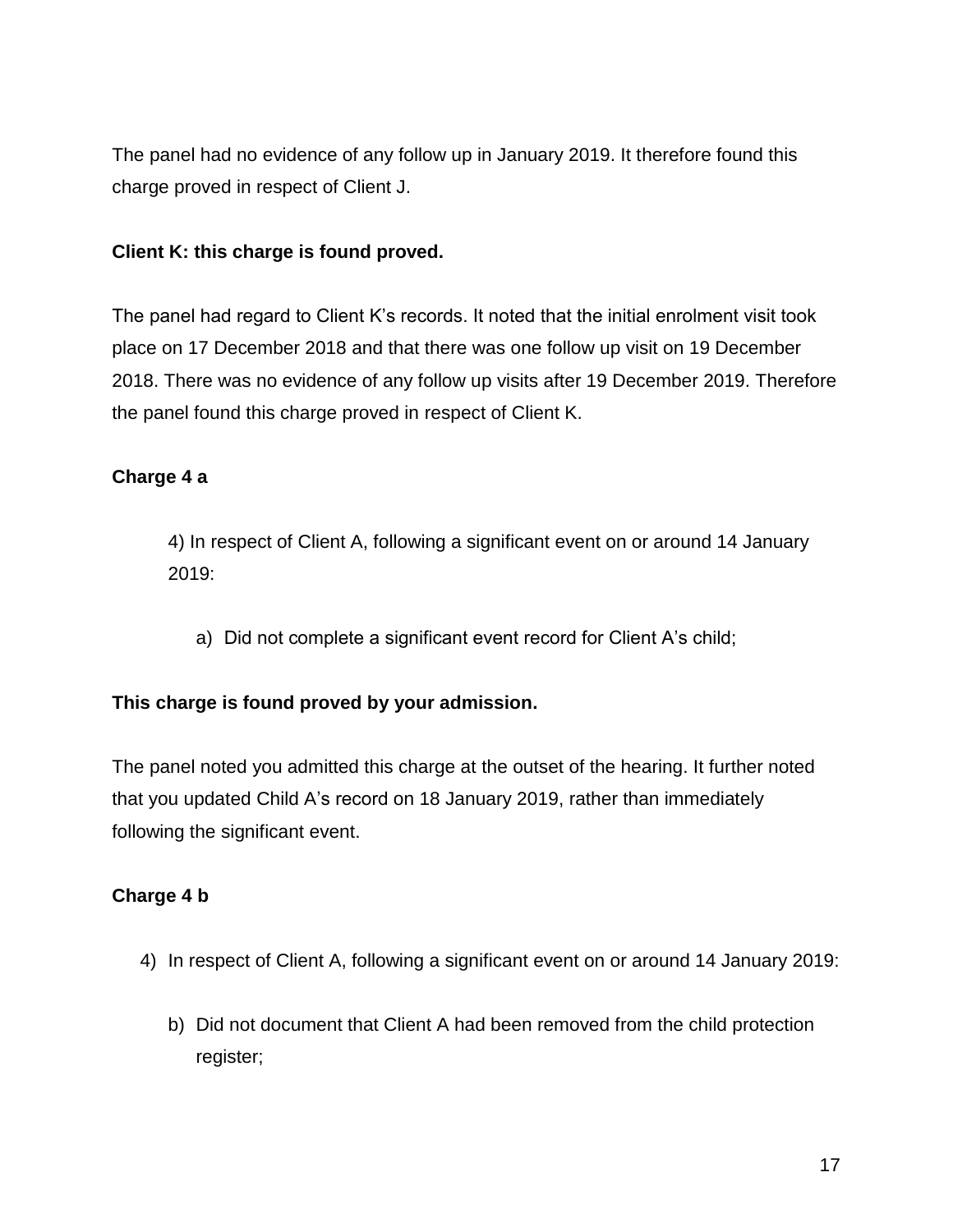### **This charge is found NOT proved.**

The panel noted this charge should have referred to Client A's child.

In reaching this decision, the panel had regard to your notes contained in Client A's child's assessment form dated 28 January 2019 which stated:

*'…a Child Protection Case Conference was held on the 14-1-19 and the decision was made to remove name from the child protection register.'* 

It was clear to the panel from this document that you did document the fact that Client A's child had been removed from the child protection register. It therefore found charge 4 b not proved.

## **Charge 5 a**

- 5) In January 2019, did not provide sufficient information in Client B's patient record and/or assessment in that you:
	- a) Did not record Client B's child's SIRS number;

The panel noted your admission to this charge. It had regard to the fact that you accepted that you did not record Client B's child's SIRS number on 22 January 2019, but did so on 26 January 2019.

#### **Charge 5 b**

- 5) In January 2019, did not provide sufficient information in Client B's patient record and/or assessment in that you:
	- b) Did not record the health visitor caseload number;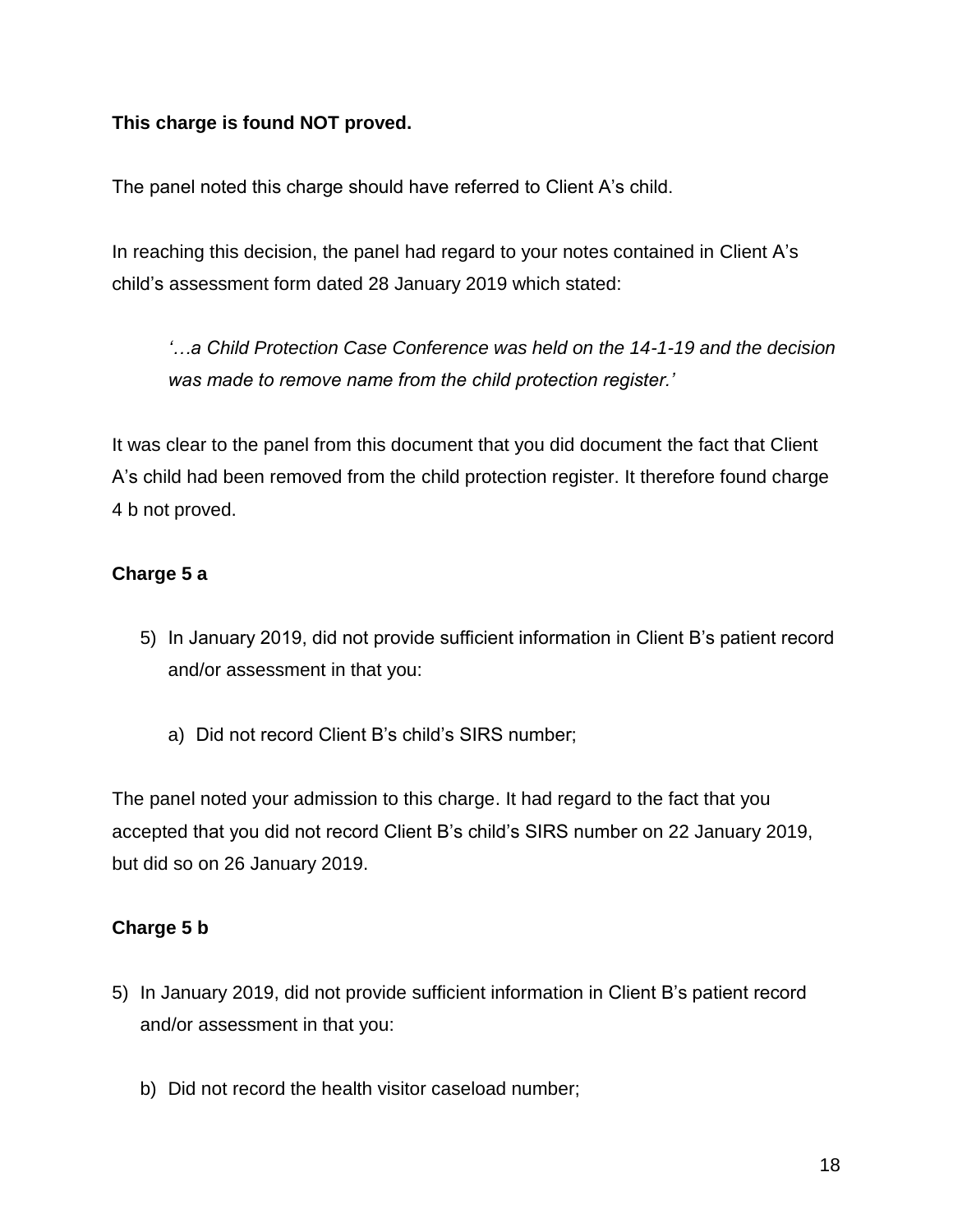## **This charge is found NOT proved.**

In considering this charge the panel had regard to Client B's First Visit Report dated 22 January 2019. It noted that the health visitor caseload number, although not recorded under the box entitled *'Health Visitor caselad (sic) number'*, was recorded on the form under *'Health visitor – professional number'*. It therefore found this charge not proved.

## **Charge 5 c**

- 5) In January 2019, did not provide sufficient information in Client B's patient record and/or assessment in that you:
	- c) Did not complete Client B's perinatal mental health pathway;

### **This charge is found NOT proved.**

The panel noted that it had been provided with 2 different versions of Client B's Perinatal Mental Health Pathway: one was incomplete and the second version (exhibit 6) provided to you by the NMC at the time of the case examiners' report but not included in the NMC's bundle of evidence submitted to this panel. The panel noted with concern that it was left to you to put forward this directly relevant evidence, the NMC having omitted it. The panel noted that there were no provenance issues with regard to exhibit 6. The panel therefore found this charge not proved.

#### **Charge 5 d**

- 5) In January 2019, did not provide sufficient information in Client B's patient record and/or assessment in that you:
- d) Did not complete a lone worker risk assessment form;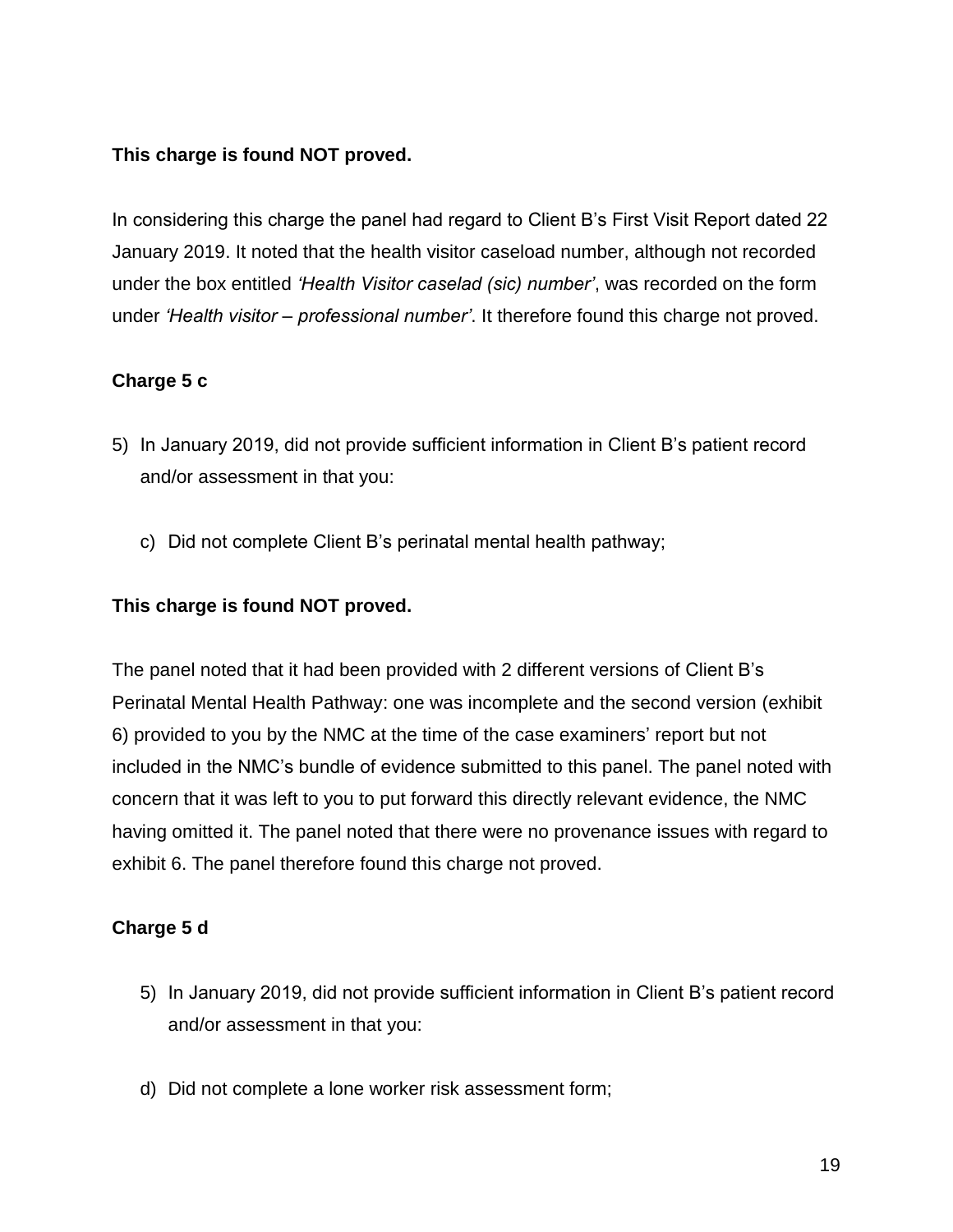**This charge is found proved by your admission.**

## **Charge 5 e**

- 5) In January 2019, did not provide sufficient information in Client B's patient record and/or assessment in that you:
	- e) Did not task a nurse to visit;

#### **This charge is found NOT proved.**

In considering this charge the panel had regard to your oral evidence. You told the panel that you had a discussion with a Family Nurse colleague in respect of a visit to Client B and gave her a handover. Colleague A confirmed, in her oral evidence, that the Family Nurse colleague did visit Client B. There was no evidence before the panel to suggest that the Family Nurse Colleague did not know the position with Client B. The panel was therefore of the view that the visit to Client B resulted from your verbal handover to the Family Nurse colleague and therefore you did *"task"* this visit. The panel therefore found this charge not proved.

#### **Charge 6**

6) Between approximately November 2018 and February 2019, did not complete one or more data forms in relation to Client B in a timely manner or at all;

#### **This charge is found proved.**

In considering this charge the panel had regard to the statement of Colleague A which states: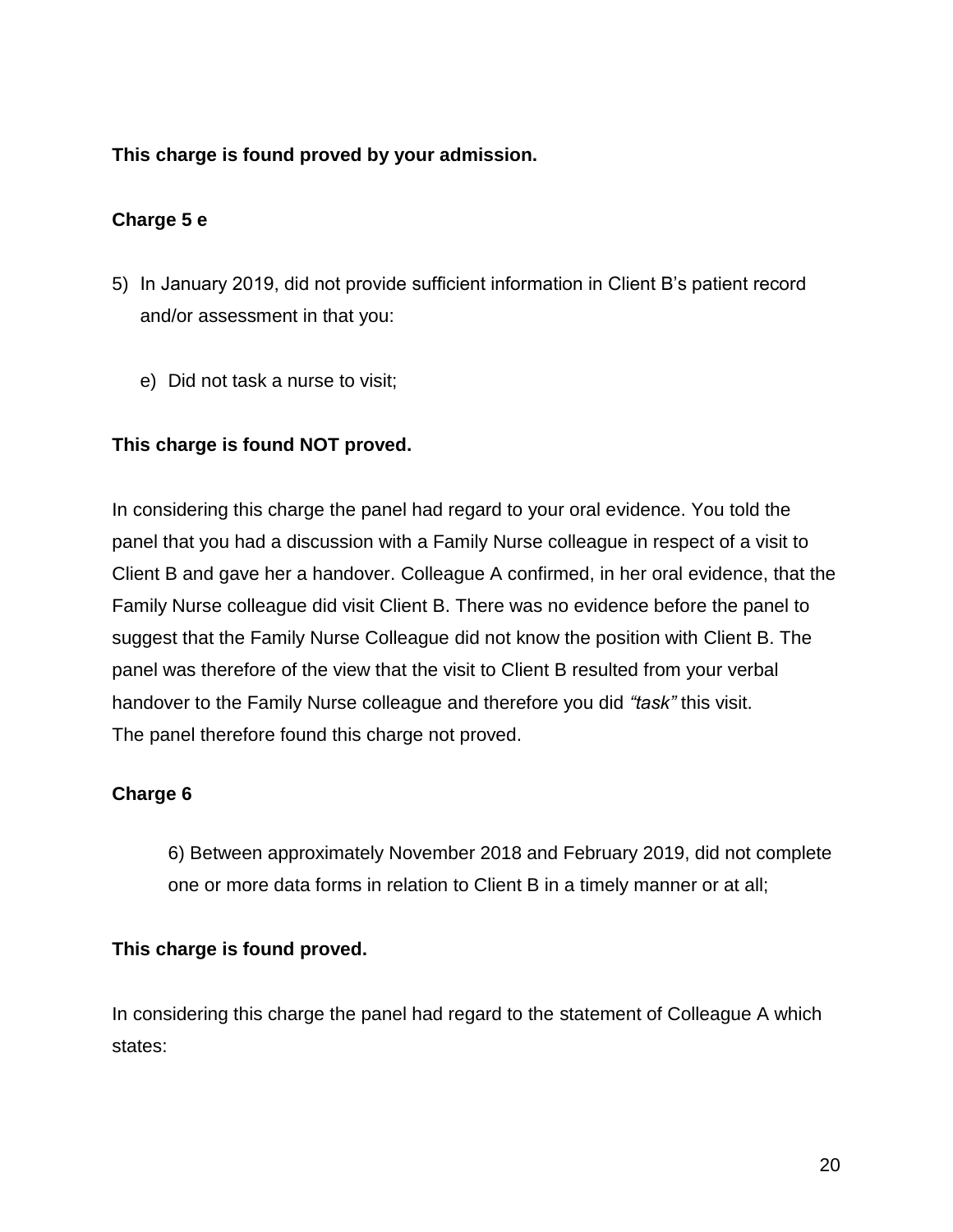*'I had spoken to the Registrant about these data forms during discussions on 8 November 2018…14 November 2018…and 28 November 2018…I asked the Registrant to complete the remaining data forms by December 2018. The Registrant agreed to this and said that the forms would be completed by December 2018.'*

The panel noted that you had been put on notice to complete data forms in respect of Client B since 8 November 2018, and had agreed to do so by the end of December 2018.

The panel also had regard to the clinical supervision meeting notes dated 22 January 2019, signed by both you and Colleague A, which set out that the outstanding client records should be updated by you by *'mid February'*. The panel noted that the initial deadline set for December 2018 had not been met by you by 22 January 2019, and that no satisfactory explanation had been provided by you as to why they were not complete. Further the panel noted that another deadline was then agreed upon until the middle of February 2019. It was therefore clear to the panel that you had not completed one or more data forms between November 2018 and February 2019, despite having the need to complete these forms explained to you during the clinical supervision meetings in November 2018. It therefore found charge 6 proved.

#### **Charge 7**

7) On approximately 22 October 2018, did not offer the Family Nurse Partnership programme to Client C in a timely manner or at all;

#### **This charge is found proved.**

The panel had regard to Client C's progress notes and noted that this client had been accepted by you on 22 October 2018. Client C was highly vulnerable, having suffered a previous still birth. The first evidence of any attempt to contact Client C was on 1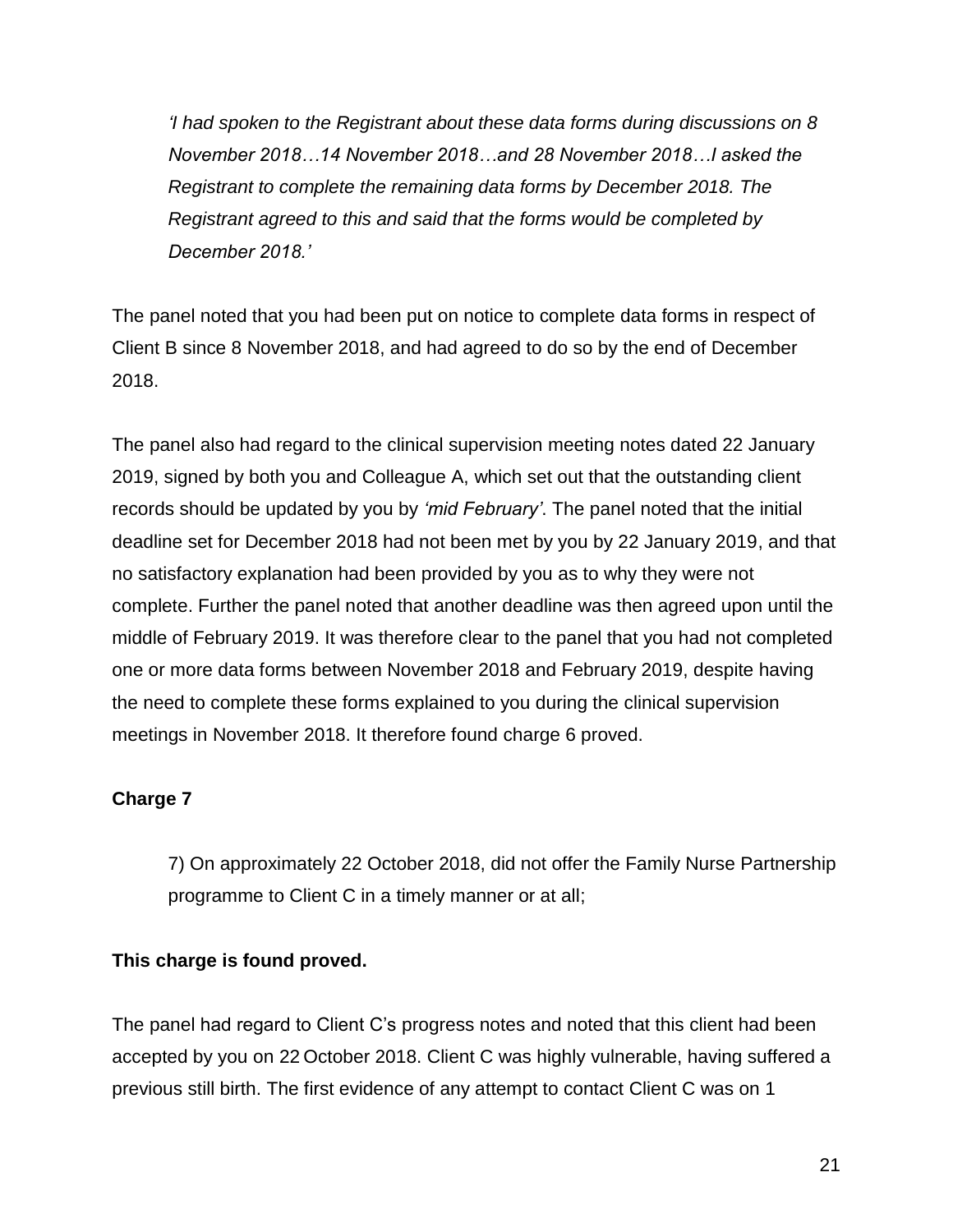November 2018, when you attempted to contact Client C on her mobile number, but there was no response. The panel also noted that no further attempt to contact Client C was made by you until 3 December 2018. The panel was of the view that this was sufficient to establish that you did not make sufficient attempts to offer the Partnership in a timely manner or at all to Client C on approximately 22 October 2018. It therefore found charge 7 proved.

## **Charge 8 a**

8) In respect of Client E, following a significant event on or around 18 December 2018:

a) Did not complete a significant event record for Client E's child;

## **This charge is found NOT proved.**

The panel had regard to Child E's record of consultations and noted the following record made on 18 December 2018 by you:

*'Significant event reported: appointment cancelled Significant event description: text received from mother, XXX chocked [sic] on his dinner and attended A&E Impact on child: Positive medical support received Action: Further visit offered for 21-12-18'*

The panel determined that you did complete a significant event record for Child E and therefore found this charge not proved.

## **Charge 8 b i**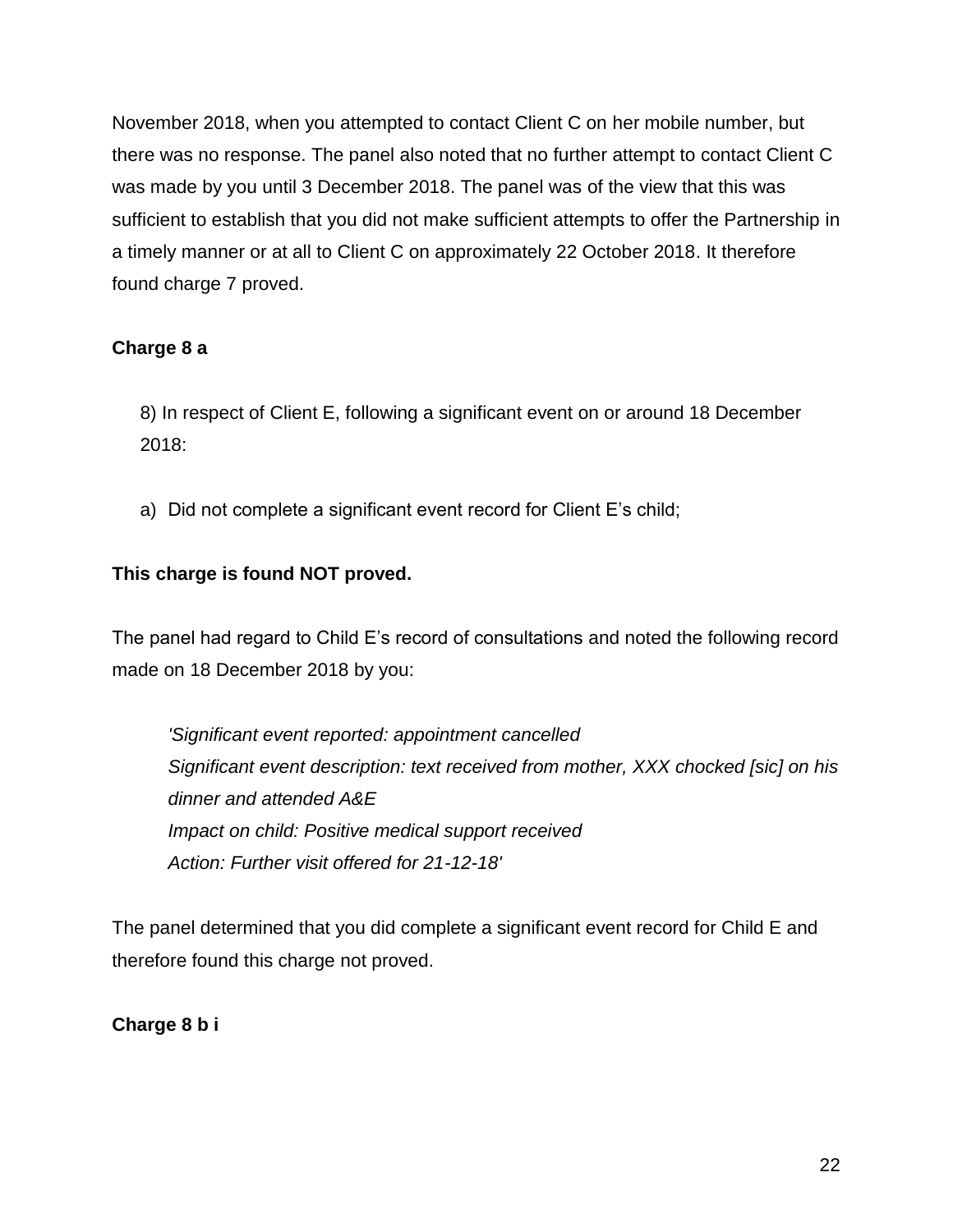8) In respect of Client E, following a significant event on or around 18 December 2018:

- b) Did not take any and/or sufficient action in that you:
	- i) Failed to make contact with Client E;

## **This charge is found NOT proved.**

The panel had regard to your oral evidence and Client E's record of consultations. It noted that you accepted that you did not call Client E, but denied the charge on the basis that you did contact Client E by way of a text message on 18 December 2018 in which you stated that you offered a further visit for 21 December 2018. It was subsequently recorded that Client E cancelled that visit. The panel was satisfied that Client E had received an offer of a visit from you which meant you must have contacted her. The panel therefore found this charge not proved.

#### **Charge 8 b ii**

8) In respect of Client E, following a significant event on or around 18 December 2018:

- b) Did not take any and/or sufficient action in that you:
	- ii) Did not undertake a safety/hazard check of Client E's home;

#### **This charge is found proved.**

The panel noted you accepted that you did not visit and therefore did not conduct a safety/hazard check, but that you deny that this represented not taking any and/or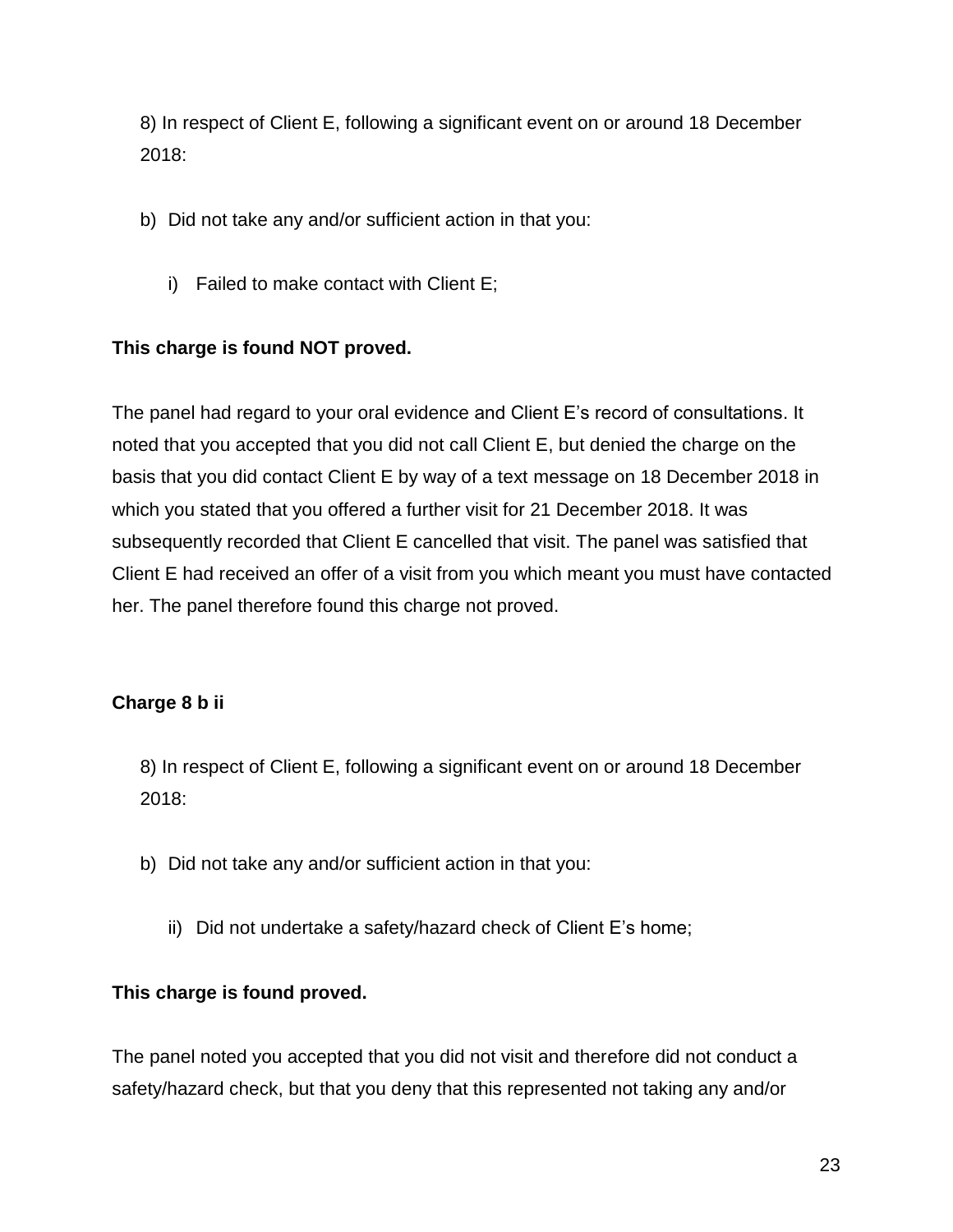sufficient action. The panel noted that Client E's child was by this stage six months old. In the light of the choking incident, which had resulted in attendance at an Accident and Emergency department, it was not sufficient to rely on previous safety assessments when considering Client E's child's current welfare. It was important to exclude the possibility of new risks being present, for example from the child's likely increased mobility, and from the introduction of weaning. The panel noted that on 30 January 2019 Colleague A conducted the sort of comprehensive review of safety/hazard risks that you should have carried out in response to the choking incident. The panel concluded that you did not take any or sufficient action to assess the current safety/hazard risks in Client E's home in the light of the choking incident. The panel accordingly found this charge proved.

#### **Charge 8 b iii**

8) In respect of Client E, following a significant event on or around 18 December 2018:

b) Did not take any and/or sufficient action in that you:

iii) Did not undertake a well-being check of Client E and her child;

#### **This charge is found proved.**

In considering this charge, the panel had regard to your oral evidence and noted that you accepted that you did not undertake a well-being check. You did not think that it was necessary to undertake a well-being check, despite the incident being a traumatic event for both mother and baby. The panel noted that Colleague A visited Client E on 30 January 2019 and that, in a very comprehensive assessment, recorded that Client E had found the experience *"terrifying".* The panel therefore found this charge proved.

#### **Charge 8 b iv**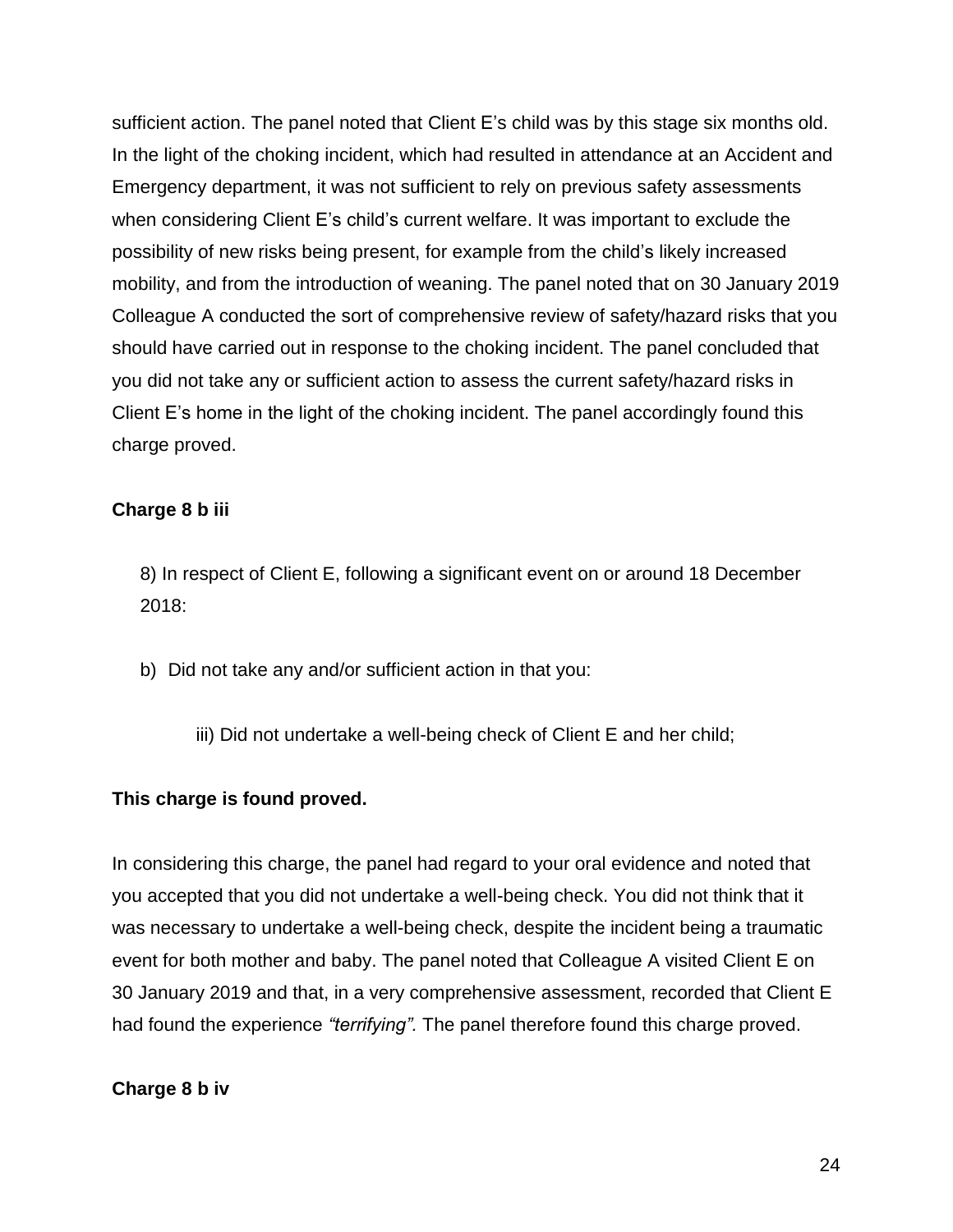8) In respect of Client E, following a significant event on or around 18 December 2018:

- b) Did not take any and/or sufficient action in that you:
	- iv) Did not demonstrate to Client E how to perform CPR and/or handling a choking incident;

#### **This charge is found proved in respect of handling a choking incident.**

In considering this charge the panel had regard to your oral evidence. You told the panel that you were not qualified to teach CPR and *'wouldn't be qualified how to teach a parent how to give CPR to a child.'*

The panel also considered the evidence of Colleague A. It had regard to the fact that Colleague A was also a Band 7 Nurse, and when she visited Client E following the choking incident did not demonstrate to Client E how to perform CPR either. The panel was of the view that there is a distinction between knowing how to undertake CPR and teaching someone to carry out CPR.

However, the panel had regard to the fact that Colleague A did show Client E how to deal with a choking incident by demonstrating with a doll. The panel also heard evidence from Colleague A that you should have been able to support, advise and ensure Client E received the right advice or techniques by yourself. The panel was of the view that you could have also done this through sign posting to a relevant professional or programme. It was satisfied that there was a need to demonstrate how to handle a choking incident to avoid a repetition based on the evidence of Colleague A. The panel was of the view that it was incumbent upon you to do it or sign post to someone who could impart this knowledge, and you did not do this. The panel therefore found this charge proved in respect of handling a choking incident, but not in respect of CPR.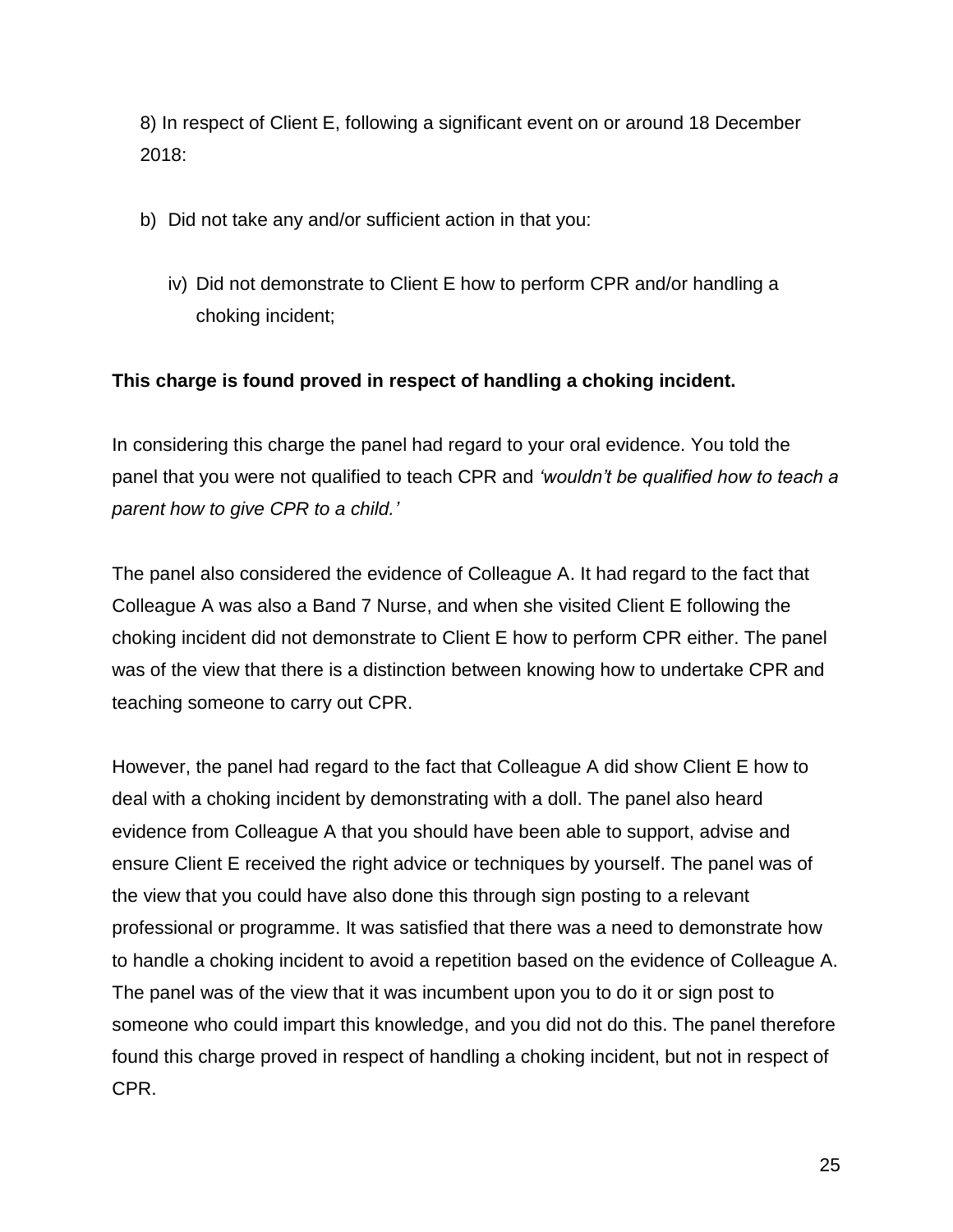### **Charge 9 a i**

- 9 Displayed unprofessional behaviour in that you:
	- a) On 5 February 2019, towards Colleague A:
	- i) spoke in a loud manner and/or shouted;

#### **This charge is found proved.**

The panel had regard to your oral evidence. You told the panel that although you were upset due to Colleague A's manner towards you, you did not raise your voice and remained calm during the exchange.

The panel also had regard to the evidence of Colleague A and Colleague B.

The panel had regard to the following evidence from Colleague A's statement and oral evidence respectfully:

*'Although the Registrant was not shouting, she did not say this quietly and she said it with a very sharp and abrupt tone' and I invited her to come into the office but she declined,* 

*'No, I'm not coming in. I'm just here to tell you that I'm leaving FNP'. And at that point she turned away, and then shouted over her shoulder, 'And you can tell [Colleague C] that she'll be hearing from me in due course'.*

The panel considered Colleague A's evidence to be balanced. She was clear that you were not speaking quietly and that you shouted at one point over your shoulder.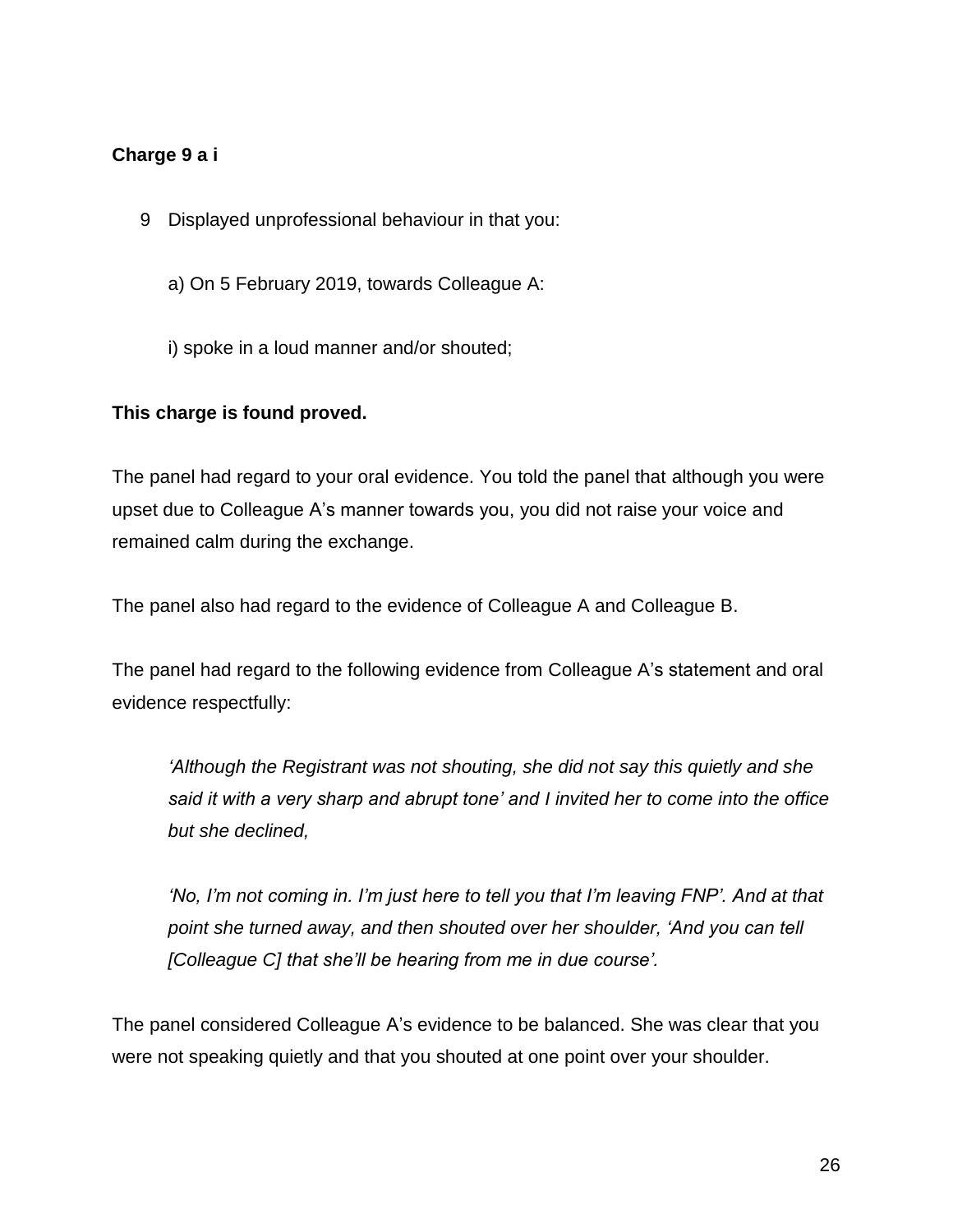The panel also had regard to the evidence of Colleague B who was in an office of the corridor where the exchange took place. Colleague B gave evidence that you were shouting. Colleague B gave evidence on her proximity to the discourse. She told the panel that another colleague, from elsewhere in the building, had come to her crying and distressed as a result of the impact of the incident.

The panel found Colleague B's description persuasive. Having heard that Colleague B was able to hear the exchange between you and Colleague A, the panel determined on the balance of probabilities that it was more likely than not that you had spoken in a loud manner and shouted. It also found that to have done so amounted to unprofessional behaviour. It therefore found this charge proved.

## **Charge 9 a ii**

- 9 Displayed unprofessional behaviour in that you:
	- a) On 5 February 2019, towards Colleague A:
	- ii) spoke in an angry and/or hostile and/or abrupt manner:

## **This charge is found proved.**

In considering this charge, the panel had regard to its finding in charge 9 a) i) above. It also had regard to Colleague A's evidence that your *'language was hostile. [You] had both fists clenched and [your] jaw was clenched and [you] had a very firm expression on [your] face. [You looked quite angry].* The panel preferred Colleague A's evidence to your evidence and found that it is more likely than not that you did speak in an angry, hostile and abrupt manner. The panel also found that to have done so amounted to unprofessional behaviour. It therefore found this charge proved.

## **Fitness to practise**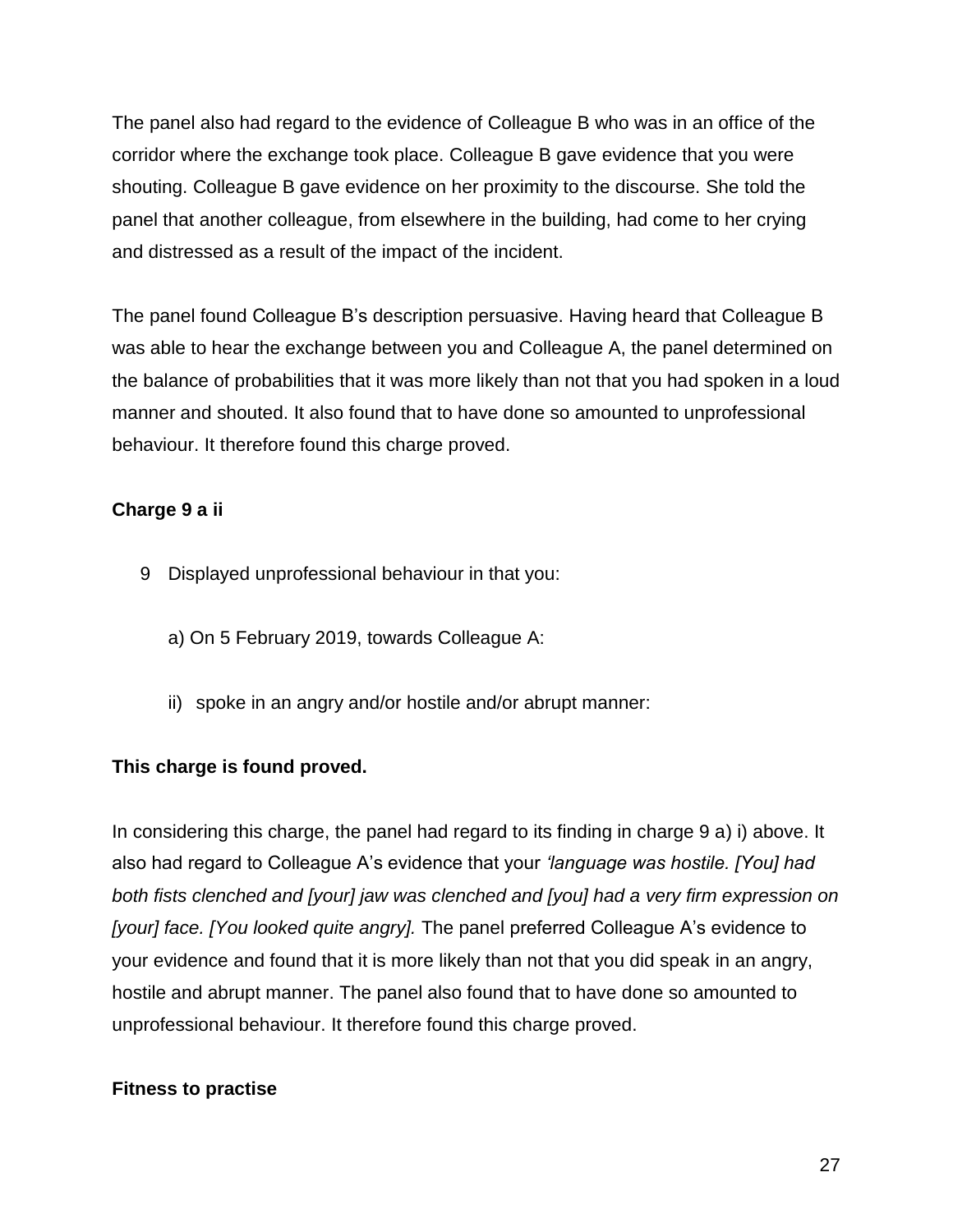Having reached its determination on the facts of this case, the panel then moved on to consider whether the facts found proved amount to misconduct and, if so, whether your fitness to practise is currently impaired. There is no statutory definition of fitness to practise. However, the NMC has defined fitness to practise as a registrant's suitability to remain on the register unrestricted.

The panel, in reaching its decision, has recognised its statutory duty to protect the public and maintain public confidence in the profession. Further, it bore in mind that there is no burden or standard of proof at this stage and it has therefore exercised its own professional judgement.

The panel adopted a two-stage process in its consideration. First, the panel must determine whether the facts found proved amount to misconduct. Secondly, only if the facts found proved amount to misconduct, the panel must decide whether, in all the circumstances, your fitness to practise is currently impaired as a result of that misconduct.

#### **Submissions on misconduct and impairment**

Mr Brahimi invited the panel to take the view that the facts found proved amount to misconduct. He referred the panel to the terms of 'The Code: Professional standards of practice and behaviour for nurses and midwives (2015)' (the Code) in making its decision and identified specific standards where he submitted your actions amounted to misconduct.

Mr Brahimi took the panel through the charges found proved and pointed out where he submitted that your conduct had fallen short. He also pointed out the vulnerability of the clients and the risk of harm posed to them by your failures. Overall Mr Brahimi submitted that your actions fell far short of what would be expected of a registered nurse. He submitted that the public, patients and colleagues would not expect that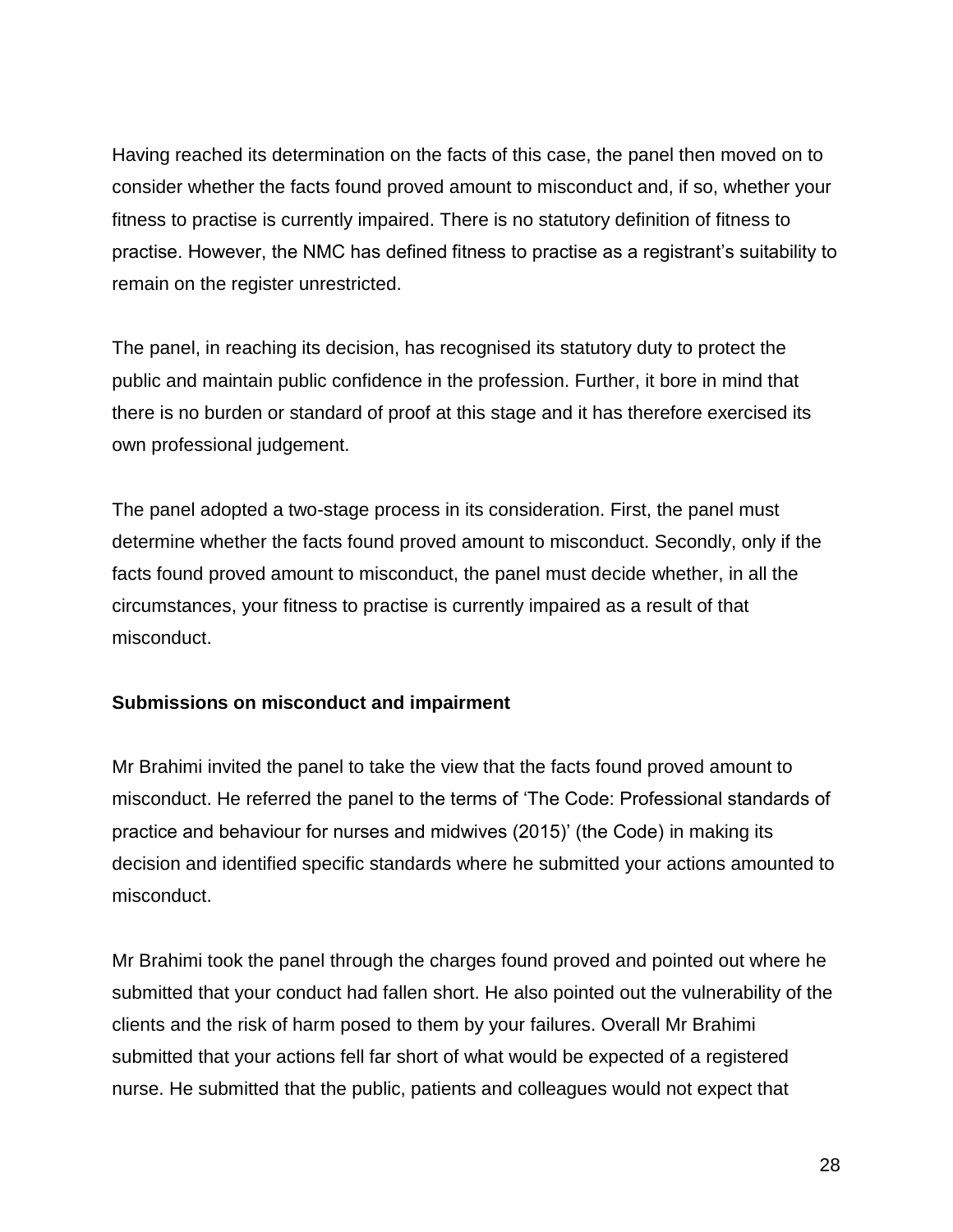individuals responsible for young people's care at various stages of pregnancy were cared for in such a way, and that there is an expectation that nurses should uphold the reputation of the profession.

Mr Brahimi moved on to the issue of impairment and addressed the panel on the need to have regard to protecting the public and the wider public interest. This included the need to declare and maintain proper standards and maintain public confidence in the profession and in the NMC as a regulatory body. This included reference to the case of *Council for Healthcare Regulatory Excellence v (1) Nursing and Midwifery Council (2) and Grant* [2011] EWHC 927 (Admin)*.*

Mr Brahimi submitted that your fitness to practise is impaired. He submitted that clients were put at an unwarranted risk of harm and that there was a real risk of harm to patients. He further submitted that there is a real risk of repetition given that the charges took place over a period of time and were wide ranging. In addition the misconduct was not corrected despite guidance and supervision being put in place.

Mr Brahimi submitted that a finding of impairment is also required in the public interest. He submitted that a member of the public would be concerned to learn that a registrant is allowed to practice unrestricted given the risks identified, and that the attitude displayed by you would affect the reputation of the profession.

Mr Brahimi further submitted that a fellow practitioner would find your actions deplorable. With regard to charge 9, he submitted that colleagues are entitled to feel safe in the work place.

Mr Blair informed the panel that you had now had an opportunity to reflect on its findings, and you now accept that your actions amount to misconduct and that your fitness to practise is currently impaired. Mr Blair informed the panel that although you acted on the basis of your honestly held beliefs at the time, you now had an opportunity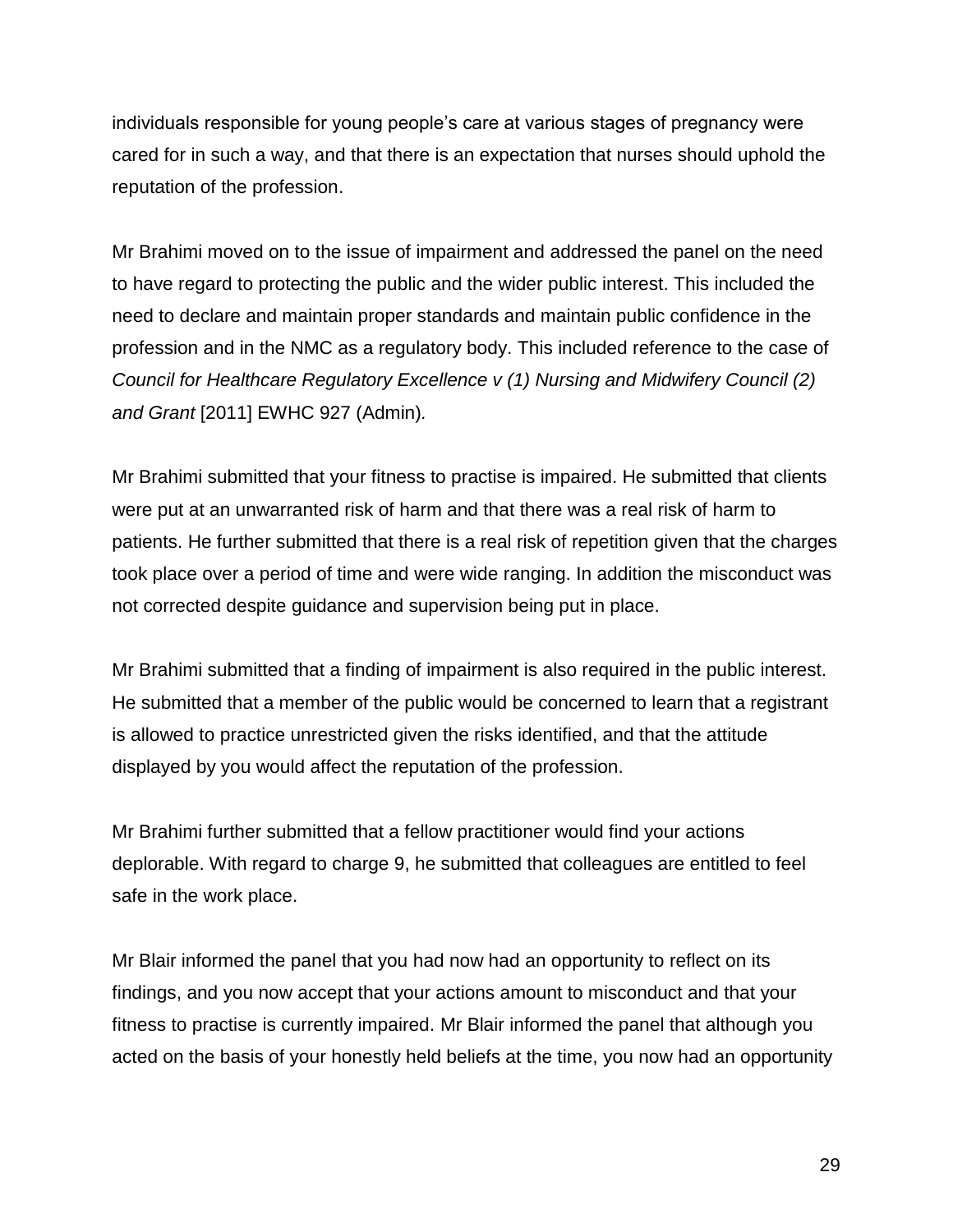to see why the panel found the charges proved. He told the panel that you accepted its findings, and with hindsight now know that you ought to have acted differently.

With regard to charge 9, Mr Blair informed the panel that your memory of the incident is not shared with your former colleagues, but you accepted that you were extremely emotional and that the panel may find a basis for misconduct. He also invited the panel to consider that this charge was an entirely different species of conduct from the other facts found proved.

Mr Blair informed the panel that you have not been working as a nurse since the events, but have sought to keep up to date with nursing theory.

Mr Blair reminded the panel that you do wish to return to nursing in the sphere of child and adolescent psychiatric care and that you previously had a distinguished career in psychiatric nursing.

Mr Blair submitted that you are committed to the vocation of being a nurse and have acted in good faith.

The panel accepted the advice of the legal assessor which included reference to a number of relevant judgments.

#### **Decision and reasons on misconduct**

Notwithstanding your admission that your actions amount to misconduct and that your fitness to practise is currently impaired, both matters fall to be determined by the panel.

In coming to its decision, the panel had regard to the case of *Roylance v General Medical Council (No. 2)* [2000] 1 AC 311 which defines misconduct as a *'word of general effect, involving some act or omission which falls short of what would be proper in the circumstances. The misconduct is qualified in two respects. First, it is qualified by*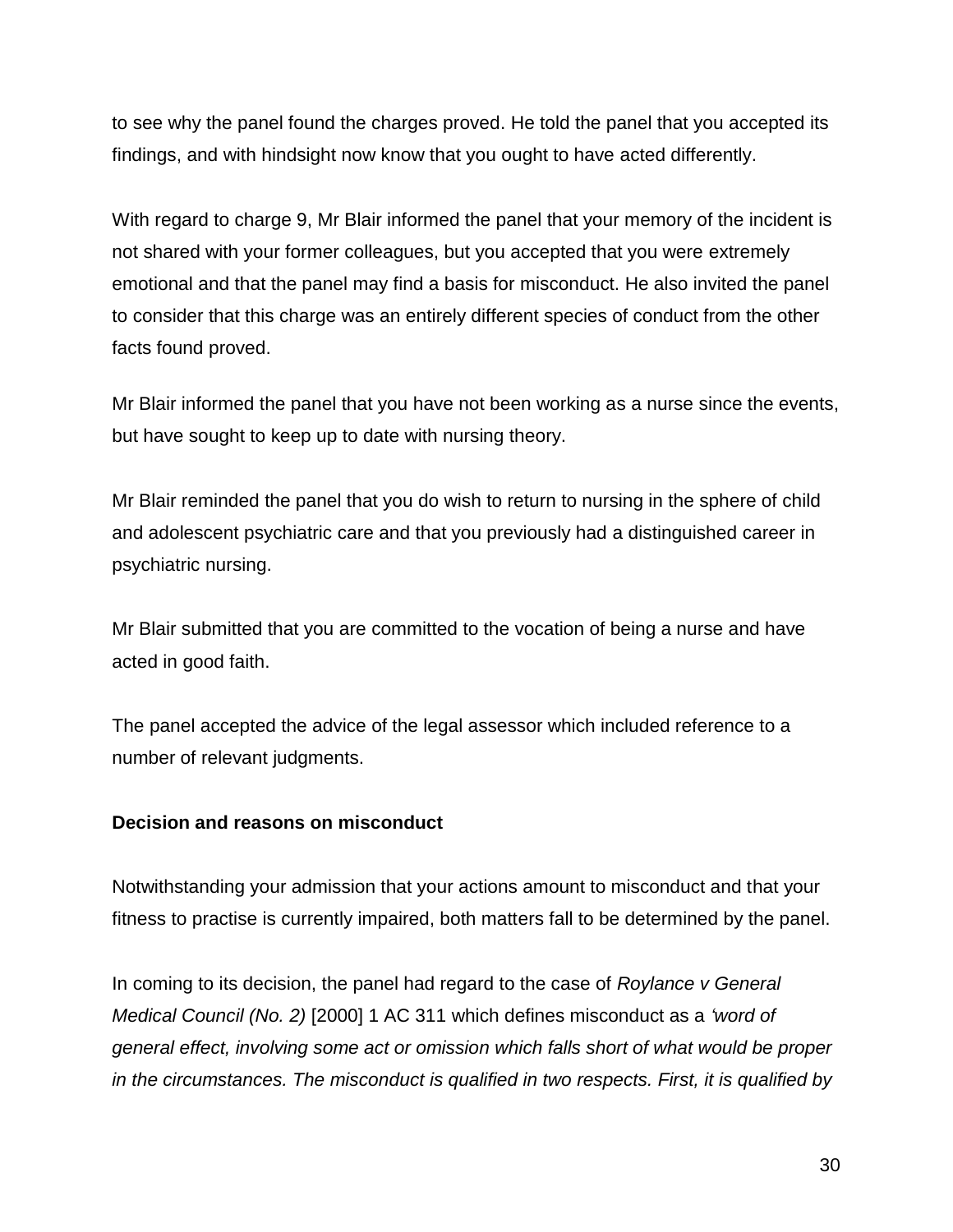*the word professional which links the misconduct to the profession of medicine. Secondly, the misconduct is qualified by the word "serious". It is not any professional misconduct which would qualify. The professional conduct must be serious…''*

When determining whether the facts found proved amount to misconduct, the panel had regard to the terms of the Code.

The panel was of the view that your actions did fall significantly short of the standards expected of a registered nurse, and that your actions amounted to a breach of the Code. Specifically:

## *3 Make sure that people's physical, social and psychological needs are assessed and responded to*

*4 Act in the best interests of people at all times To achieve this, you must:* 

*4.1 balance the need to act in the best interests of people at all times with the requirement to respect a person's right to accept or refuse treatment*

#### *8. Work co-operatively*

*To achieve this, you must:* 

*8.6 share information to identify and reduce risk*

## *10 Keep clear and accurate records relevant to your practice*

*This applies to the records that are relevant to your scope of practice. It includes but is not limited to patient records. To achieve this, you must:* 

*10.1 complete records at the time or as soon as possible after an event, recording if the notes are written some time after the event*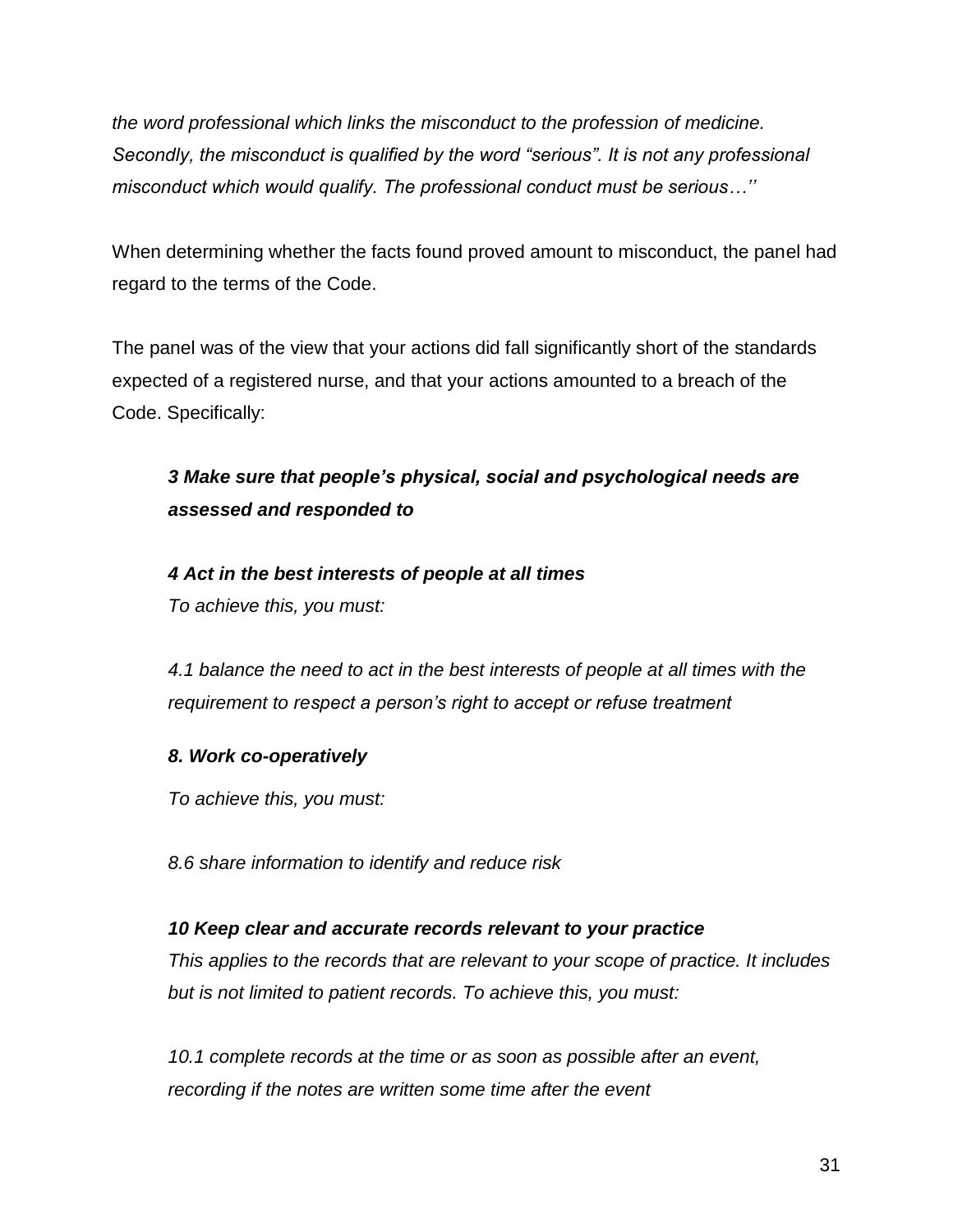*10.2 identify any risks or problems that have arisen and the steps taken to deal with them, so that colleagues who use the records have all the information they need*

# *16 Act without delay if you believe that there is a risk to patient safety or public protection*

*To achieve this, you must:*

*16.4 acknowledge and act on all concerns raised to you, investigating, escalating or dealing with those concerns where it is appropriate for you to do so*

## *17 Raise concerns immediately if you believe a person is vulnerable or at risk and needs extra support and protection*

*To achieve this, you must:*

*17.1 take all reasonable steps to protect people who are vulnerable or at risk from harm, neglect or abuse*

## *20 Uphold the reputation of your profession at all times.*

The panel acknowledged that breaches of the Code do not automatically result in a finding of misconduct. The panel was of the view that the charges found proved could be categorised under three distinct areas of practice, namely:

- Failure in record keeping and visiting clients, and adherence to the requirements of the programme;
- In respect of Client A and Client E, failures to record a significant event and respond to risks and safety issues which arose; and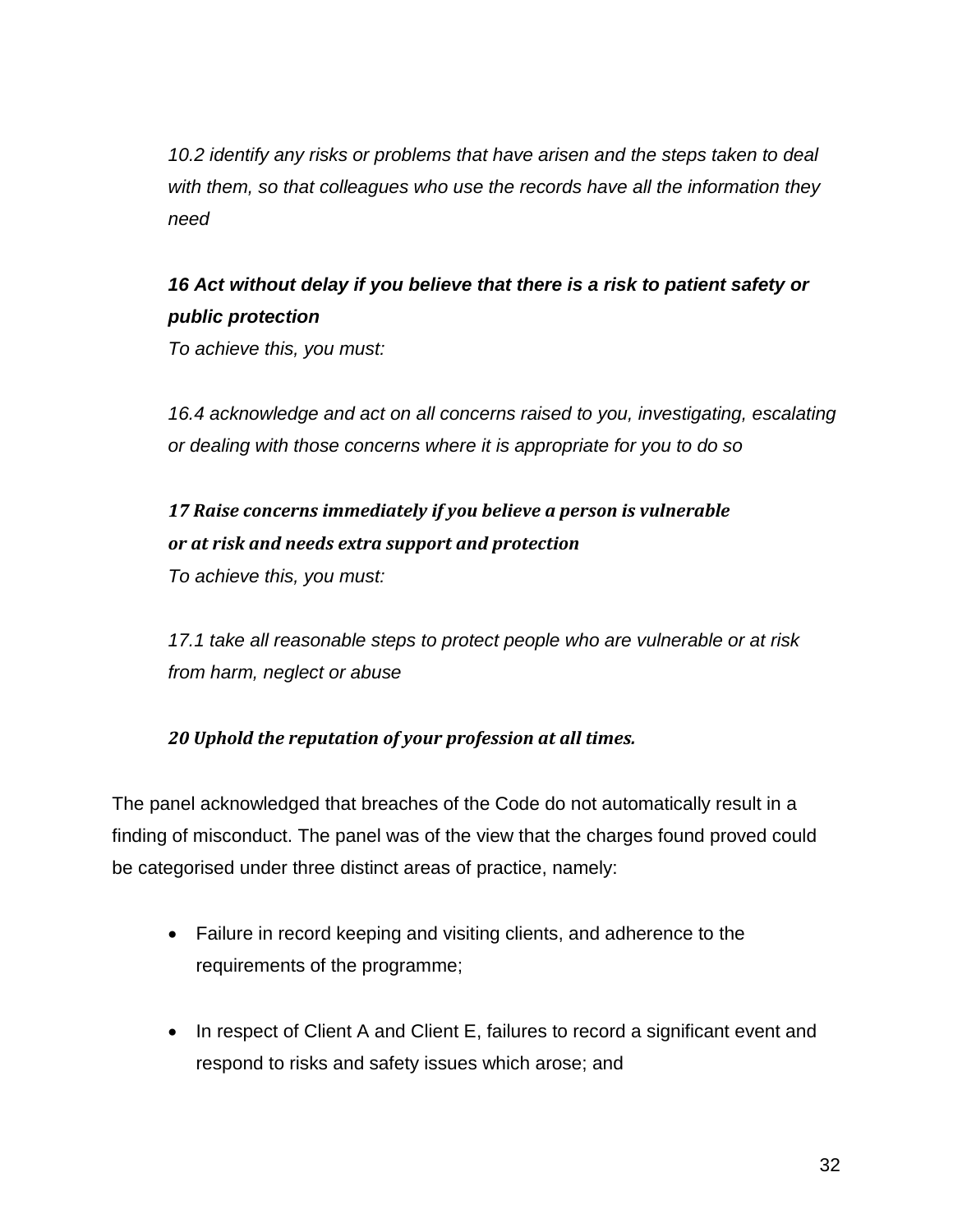#### • Professional behaviour

With regard to failures in record keeping and visiting clients the panel considered the culmination of failings together with the significant period of time over which the failings occurred. Further the panel took into account the considerable support which had been put in place on a number of occasions, to include being given a significantly reduced caseload, being offered the opportunity to work alongside the Data Manager, and being offered alternative locations to enhance IT access in addition to a number of supportive training programmes. Your line manager also offered to swap her place on a training programme so that you could attend.

The panel also had regard to the fact that your failures in this regard related to a particularly vulnerable client group of young pregnant women and mothers, who were put at risk. It had regard to the fact that the Family Nurse Partnership programme is predicated on face to face support and engagement, and by not keeping accurate records, or responding when clients presented in times of need was unacceptable. It was of the view that your failings did fall far below the standard expected of a registered nurse and amounted to misconduct.

With regard to Client A and Client E, the panel took into account that you failed to complete a significant event record for Client A's child when required, and failed to provide a level of support or assessment of health and safety in Respect of Client E and her child. The panel was of the view that the risks to the clients in both of these cases were significant, in that critical information in respect of Client A's child would not have been available to other health professionals involved in her care and, with regard to Client E there could have been an ongoing risk to Client E's child, as well as to Client E's welfare.

The panel was of the view that there were clear risks to both Client A and Client E which would be expected to be recognised by all registered nurses, let alone a nurse at your level of seniority. The panel was also concerned by your failure to follow up Client C in a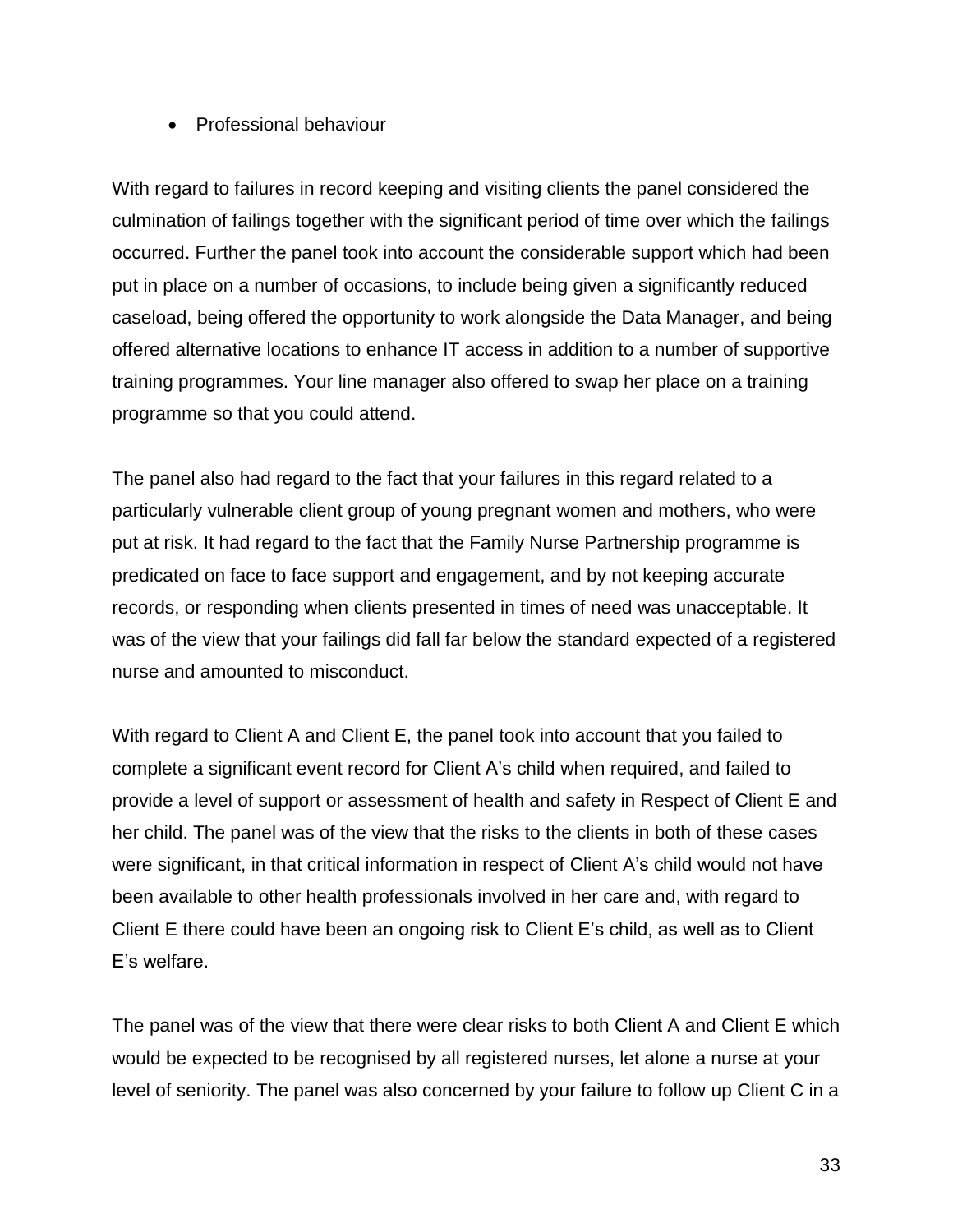timely manner. Again, Client C was highly vulnerable and you should have made all reasonable efforts to recruit her into the programme at the earliest opportunity. The panel was of the view that your failures in identifying these risks were deplorable and amount to misconduct.

With regard to the finding in respect of professional behaviour found proved in charge 9 the panel was of the view that your behaviour may have been partly influenced by a series of stressful work related events. The panel determined that your actions amounted to unacceptable unprofessional behaviour that should not have occurred. However, it did not find that your actions met the threshold required for serious misconduct.

The panel therefore found that your actions, with the exception of charge 9, did fall seriously short of the conduct and standards expected of a nurse and amounted to misconduct.

#### **Decision and reasons on impairment**

The panel next went on to decide if as a result of the misconduct, your fitness to practise is currently impaired.

Nurses occupy a position of privilege and trust in society and are expected at all times to be professional. Patients and their families must be able to trust nurses with their lives and the lives of their loved ones. They must make sure that their conduct at all times justifies both their patients' and the public's trust in the profession.

In this regard the panel considered the judgment of Mrs Justice Cox in the case of *CHRE v NMC and Grant* in reaching its decision. In paragraph 74, she said:

*'In determining whether a practitioner's fitness to practise is impaired by reason of misconduct, the relevant panel should generally consider not*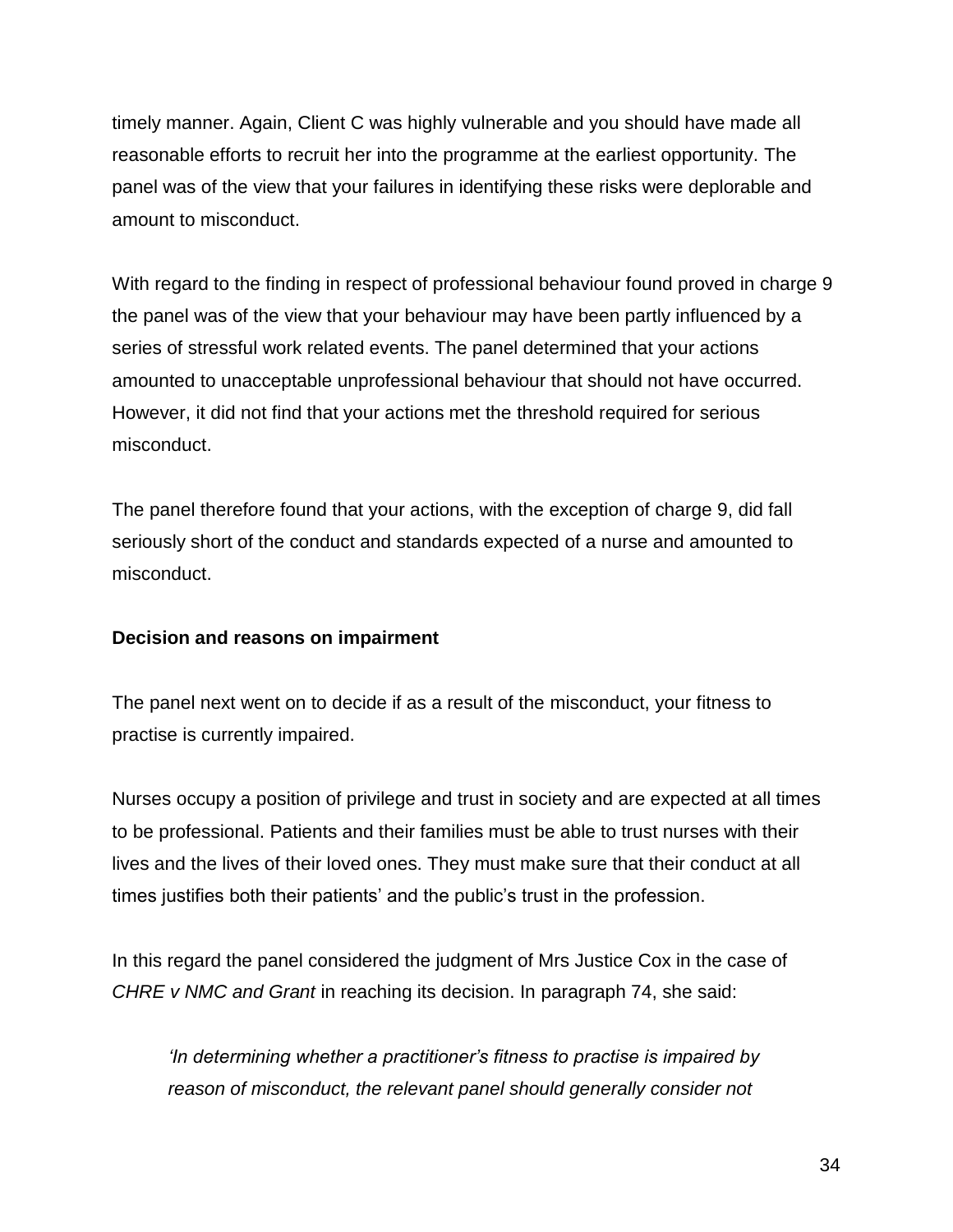*only whether the practitioner continues to present a risk to members of the public in his or her current role, but also whether the need to uphold proper professional standards and public confidence in the profession would be undermined if a finding of impairment were not made in the particular circumstances.'*

In paragraph 76, Mrs Justice Cox referred to Dame Janet Smith's "test" which reads as follows:

*'Do our findings of fact in respect of the doctor's misconduct, deficient professional performance, adverse health, conviction, caution or determination show that his/her fitness to practise is impaired in the sense that s/he:*

- *a) has in the past acted and/or is liable in the future to act so as to put a patient or patients at unwarranted risk of harm; and/or*
- *b) has in the past brought and/or is liable in the future to bring the medical profession into disrepute; and/or*
- *c) has in the past breached and/or is liable in the future to breach one of the fundamental tenets of the medical profession;…'*

The panel determined that clients and their children were placed at an unwarranted risk of harm as a result of your misconduct. The client group you were working with were particularly vulnerable and required a level of care and oversight which you failed to provide by failing to identifying risks and taking appropriate action. It therefore found that by failing to provide the service required, you had brought reputation of the profession into disrepute.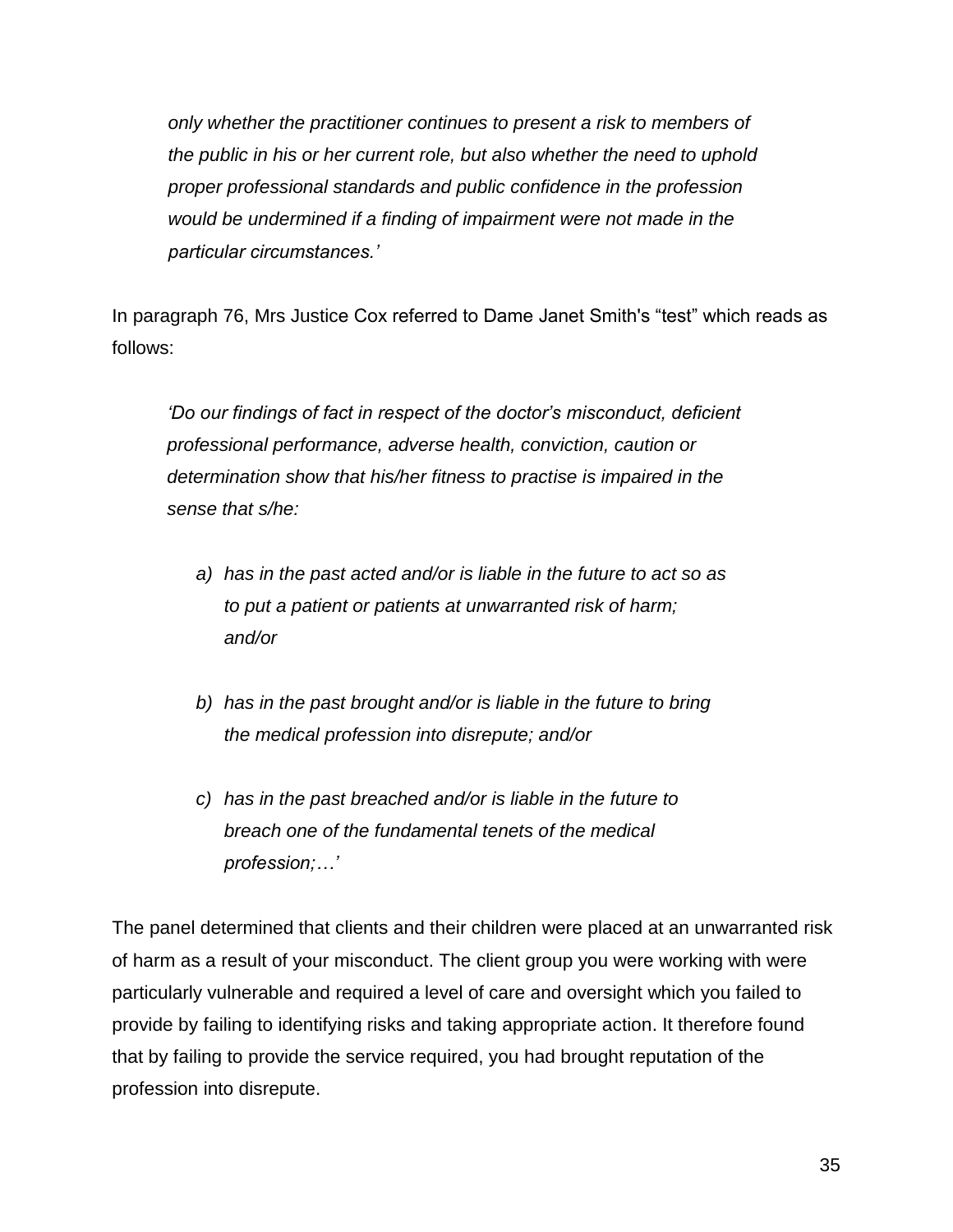The panel also determined that you had breached fundamental tenets of the nursing profession, namely by failing to uphold the reputation of the profession, sharing information to reduce risk to clients and identifying risks that arise and taking action to deal with them.

Regarding insight, the panel was of the view that you failed to recognise fundamental errors and failures with regard to your practice, and displayed an inability to respond appropriately to risks that would be expected of a nurse. The panel acknowledged that you now fully accepted its findings on the facts. However, it was of the view that your insight in this respect has only now come following the conclusion, and as such the panel could only say that your insight is at the most formative stage requiring meaningful and substantial development.

The panel was satisfied that the misconduct in this case is capable of being addressed. Therefore, the panel carefully considered the evidence before it in determining whether or not you have taken steps to strengthen your practice. The panel noted that you have not been practicing as nurse since these events and have not been working in a clinical environment. It noted that you have not provided any evidence of continuing professional development, but have read some general nursing literature. The panel was of the view that in light of there being limited evidence that you have strengthened your practice, combined with your newly emerging insight which is yet to be tested in practice, there is a real risk of repetition. The panel therefore decided that a finding of impairment is necessary on the grounds of public protection.

The panel bore in mind the overarching objectives of the NMC; to protect, promote and maintain the health, safety, and well-being of the public and patients, and to uphold and protect the wider public interest. This includes promoting and maintaining public confidence in the nursing and midwifery professions and upholding the proper professional standards for members of those professions.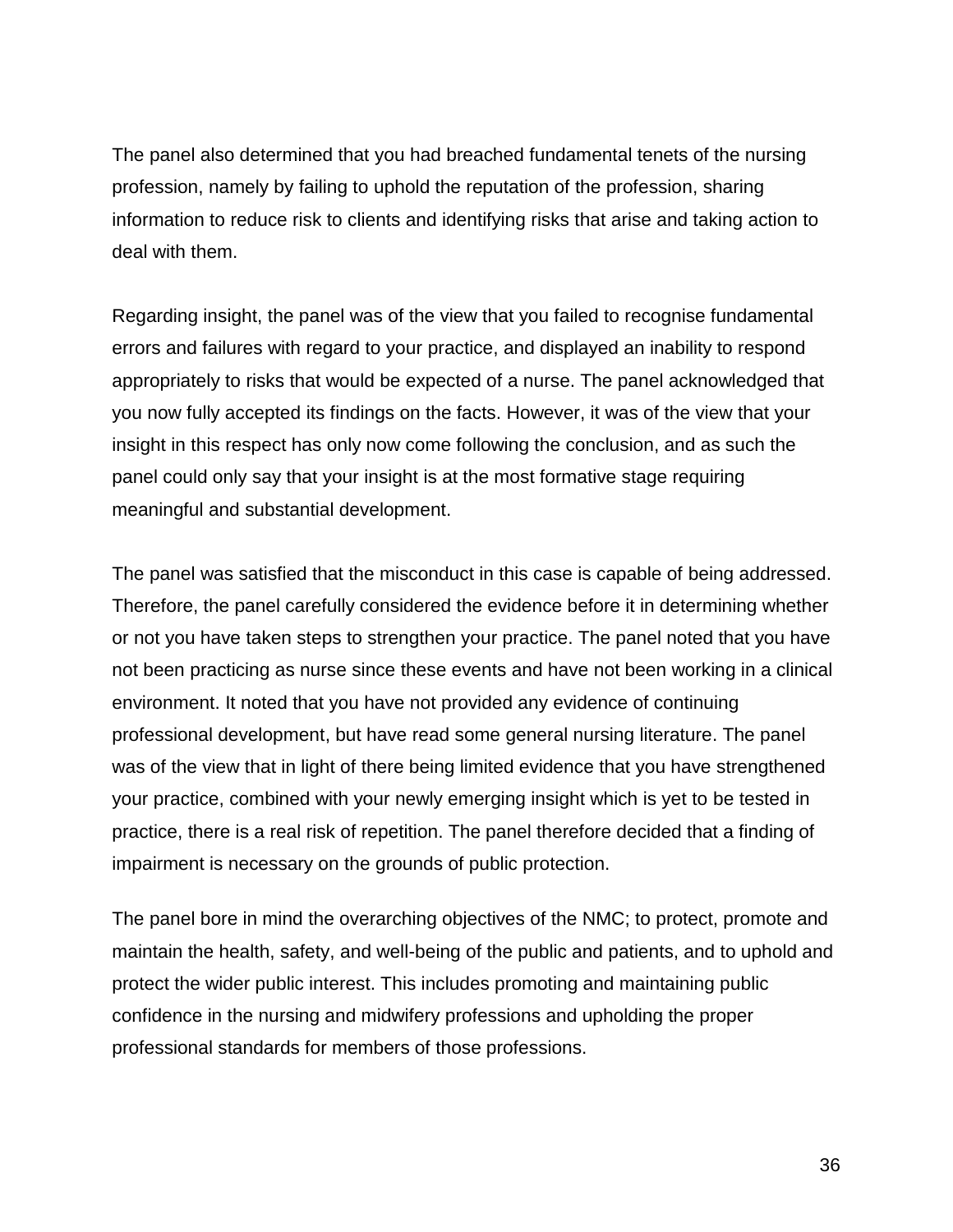The panel determined that a finding of impairment on public interest grounds is also required. It was of the view that your actions and omissions affected a particularly vulnerable client group and that members of the public would be concerned to learn that a nurse who had not strengthened her practice were allowed to practise unrestricted. Further, the panel was of the view that there was a need to declare and uphold clear professional standards by marking that the level of practice demonstrated by your misconduct is not proper or acceptable. In addition, the panel concluded that public confidence in the profession would be undermined if a finding of impairment were not made in this case and therefore also finds your fitness to practise impaired on the grounds of public interest.

Having regard to all of the above, the panel was satisfied that your fitness to practise is currently impaired.

#### **Sanction**

The panel has decided to make a suspension order for a period of six months. The effect of this order is that the NMC register will show that your registration has been suspended.

In reaching this decision, the panel has had regard to all the evidence that has been adduced in this case and had careful regard to the Sanctions Guidance (SG) published by the NMC. The panel accepted the advice of the legal assessor.

#### **Submissions on sanction**

Mr Brahimi, whilst recognising that the decision and sanction was for the panel alone, submitted that the NMC considered a suspension order for a period of three months, to be the appropriate sanction.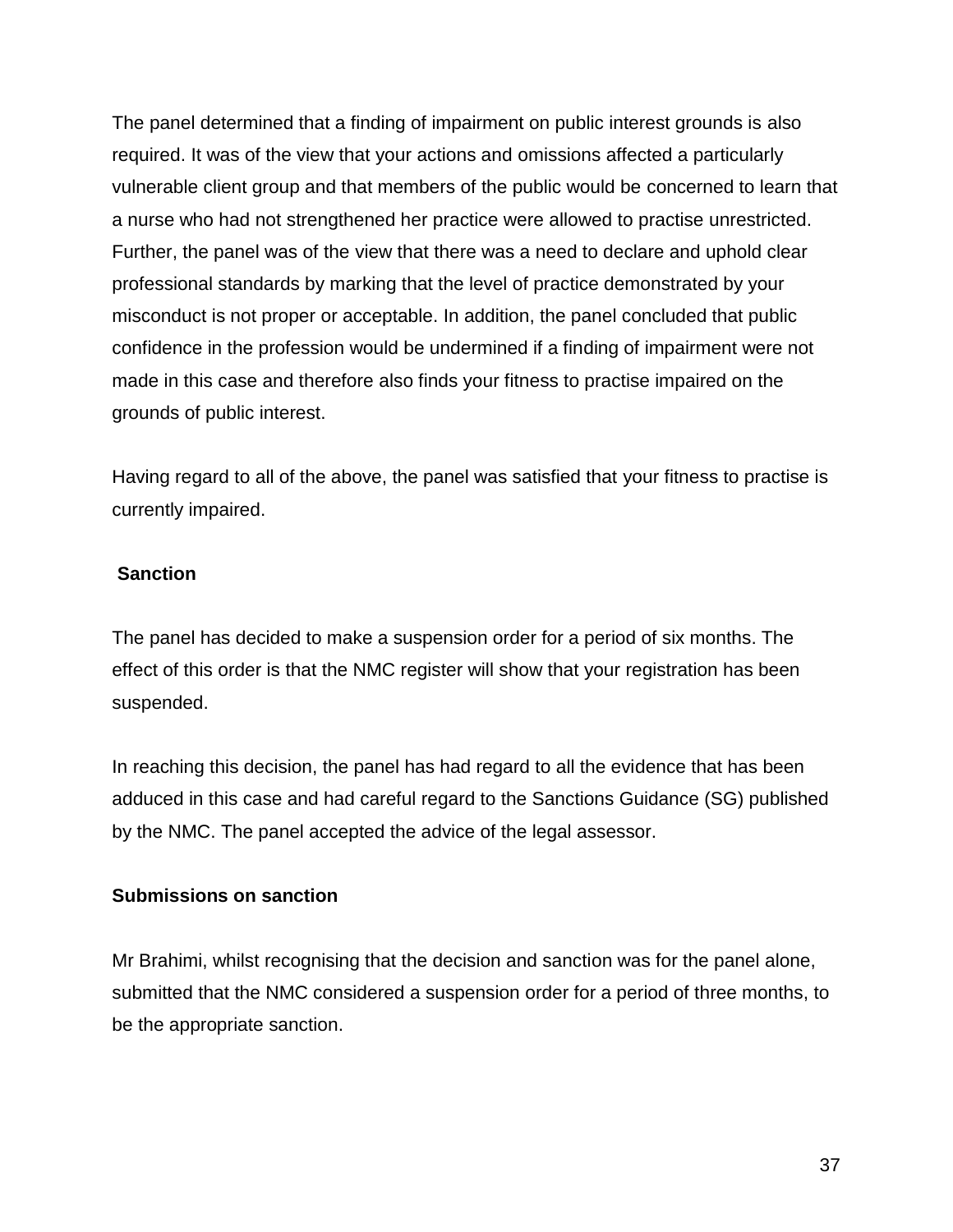Mr Brahimi invited the panel to consider what the NMC found to be the aggravating and mitigating features of this case. He submitted that your practice involved working with children, the concerns raised were around highly vulnerable clients, the findings are serious and recognise the potential risk of harm with an associated risk of repetition. Mr Brahimi submitted that the supervision and other support afforded to you could be viewed as tantamount to conditions of practice, which were insufficient to address your misconduct.

Mr Brahimi therefore submitted that that the appropriate sanction in this case is a suspension order for a period of three months. This would reflect the seriousness of your conduct and serve to maintain public confidence that the NMC do take such findings seriously and will take appropriate action.

Mr Brahimi reminded the panel that whilst a striking off order is an option available to the panel, it is not an approach that the NMC would currently adopt as being proportionate in all the circumstances.

Mr Blair invited the panel to impose a conditions of practice order as the appropriate sanction in your case. He noted the principles applied within such cases. He reminded the panel that the purpose of sanctions is not to punish but to protect the public. He further reminded the panel of the need for any sanction to be proportionate.

Mr Blair submitted that you have had a long and distinguished nursing career, particularly in child and adolescent mental health. He submitted that there are no previous concerns in your practice and that you are otherwise of good character. He drew the panel's attention to a reference provided on your behalf, which attests to you having a good and lengthy career. It attested to you providing good care to your patients and clients. Mr Blair further submitted that you have understood and acknowledged the importance of good record keeping being a basic tenet of the profession.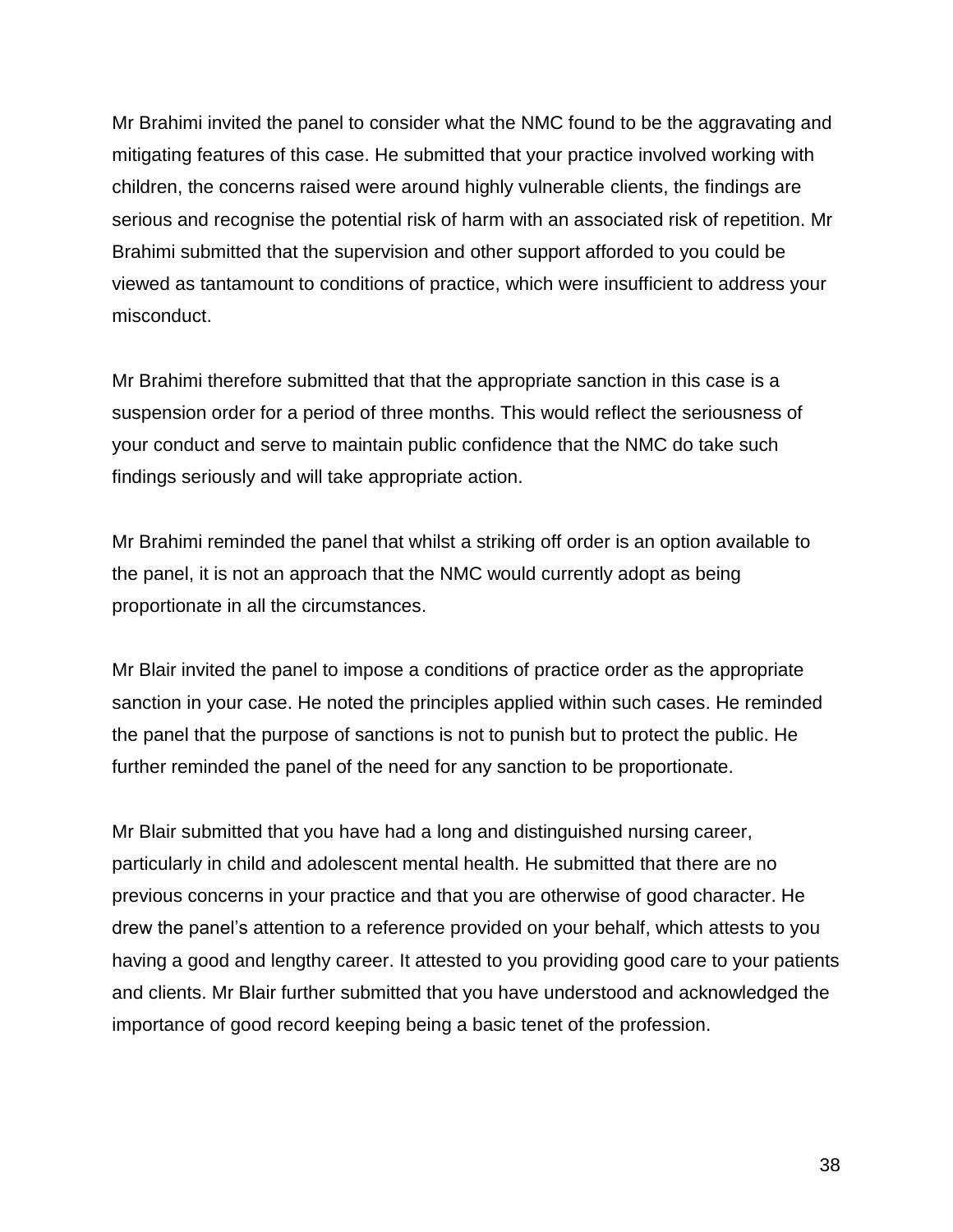Mr Blair accepted that insight may be at an early stage as found by the panel at the previous stage. However, he submitted that you have shown some insight and wished to continue practising as a nurse. Mr Blair informed the panel that you have sought to keep up-to-date with psychiatric nursing. He highlighted to the panel the context of the concerns identified, in that you had some difficulties with your managers, and had health concerns at the time. He submitted that these must be considered in context and are part of the factors which contributed to the misconduct identified.

Mr Blair told the panel that you have not been working as a nurse since the instigation of these NMC proceedings, however, you are due to start a new role this week as a support worker with a home care service who provides care to the elderly. He submitted that this role would give you an opportunity to undertake a quasi-nursing role. However, he informed the panel that the employer had indicated that the offer would likely be withdrawn if your registration was to be temporarily or permanently removed.

Mr Blair submitted that the matters leading to the finding of misconduct relate to clinical practice which are remediable. He submitted that they are not intrinsic to your character and related to your competence and clinical ability. He therefore submitted that these concerns can be addressed through a conditions of practice order. He reminded the panel of your willingness to comply with any conditions imposed. He invited the panel to consider conditions such as requiring a Personal Development Plan (PDP), evidence of attendance at training events such as in record keeping and training assessments and a condition relating to supervision meetings with a line manager. He submitted that it would not be necessary to impose either direct or indirect supervision as such conditions may hinder your ability to obtain work and return to nursing.

Mr Blair submitted that a suspension order would be inappropriate given the circumstances of your case.

#### **Decision and reasons on sanction**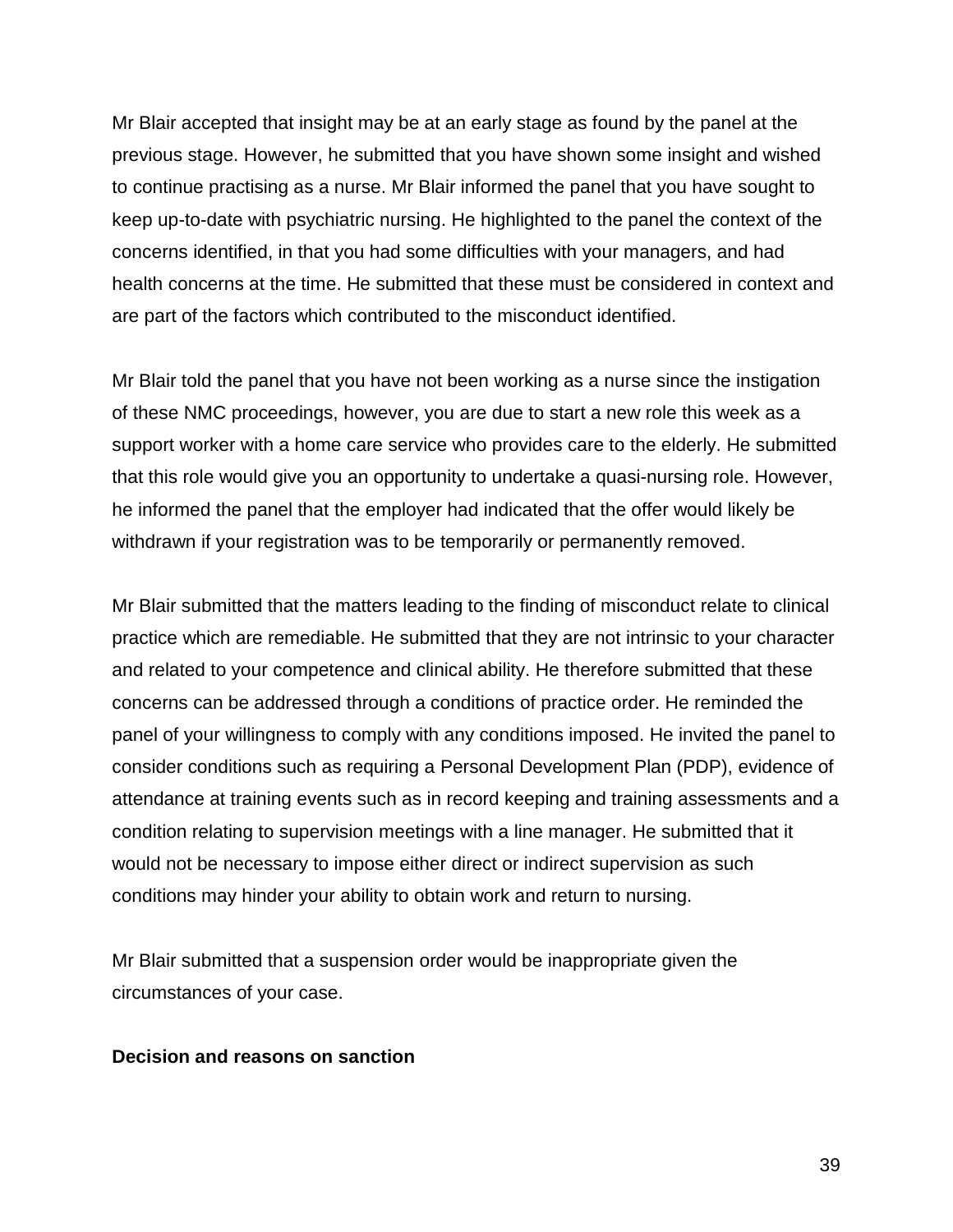Having found your fitness to practise currently impaired, the panel went on to consider what sanction, if any, it should impose in this case. The panel has borne in mind that any sanction imposed must be appropriate and proportionate and, although not intended to be punitive in its effect, may have such consequences. The panel had careful regard to the Sanctions Guidance. The decision on sanction is a matter for the panel independently exercising its own judgement.

The panel took into account the following aggravating features:

- By the nature of your misconduct, vulnerable mothers and babies were put at risk;
- Significant lack of insight into your actions and the potential risk to which you exposed children and their mothers;
- Multiple incidents which took place over a 5-month period, relating to a number of clients; and
- You held a position of seniority namely, a band 7 nurse.

The panel also took into account the following mitigating features:

 The panel heard that you had a previous long career at senior level in child and adolescence psychiatry, prior to your role with the FNP.

The panel first considered whether to take no action but concluded that this would be inappropriate in view of the seriousness and the nature of the case. The panel decided that it would be neither proportionate nor in the public interest to take no further action.

It then considered the imposition of a caution order but again determined that, due to the seriousness of the case, the public protection and public interest issues identified, an order that does not restrict your practice would not be appropriate in the circumstances. The Sanctions Guidance states that a caution order may be appropriate where *'the case is at the lower end of the spectrum of impaired fitness to practise and*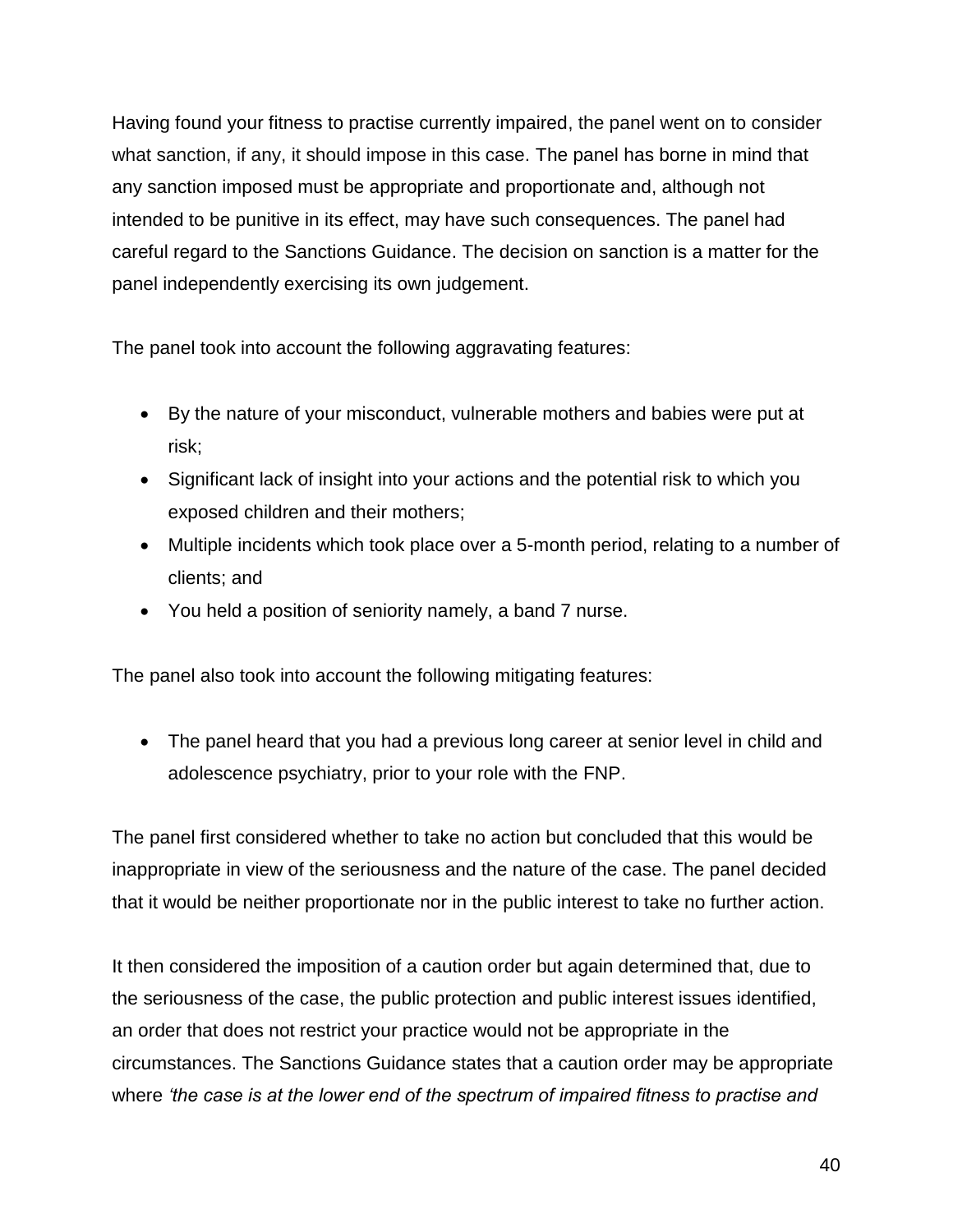*the panel wishes to mark that the behaviour was unacceptable and must not happen again.'* The panel considered that your misconduct was not at the lower end of the spectrum and that a caution order would be inappropriate in view of the issues identified. The panel decided that it would be neither proportionate nor in the public interest to impose a caution order.

The panel next considered whether placing conditions of practice on your registration would be a sufficient and appropriate response. The panel is mindful that any conditions imposed must be proportionate, measurable and workable.

The panel noted that there are practical or workable conditions that could be formulated, given the nature of the findings in this case. However, the panel noted that you had been provided with considerable support from the Centre. This included regular supervision with clear and specific action plans, a reduced caseload, and offers of training. Despite requests by your line manager on a number of occasions to complete a learning needs analysis, this was never completed.

Notwithstanding this considerable support, concerns continued to arise, including some involving basic nursing standards around record keeping and safeguarding. The panel was particularly concerned that you have shown very little insight into the seriousness of these concerns, and have offered no evidence to this panel of substantive efforts to demonstrate that you have strengthened your practice to address the risk of repetition. What insight you have shown is limited to accepting the findings of the panel. You have maintained the view that you acted in good faith in that you were not duty bound to act differently.

In these circumstances, the panel determined that imposing a conditions of practice order would be insufficient to protect the public and the public interest, given the specific circumstances of your case and especially taking account of your current level of insight.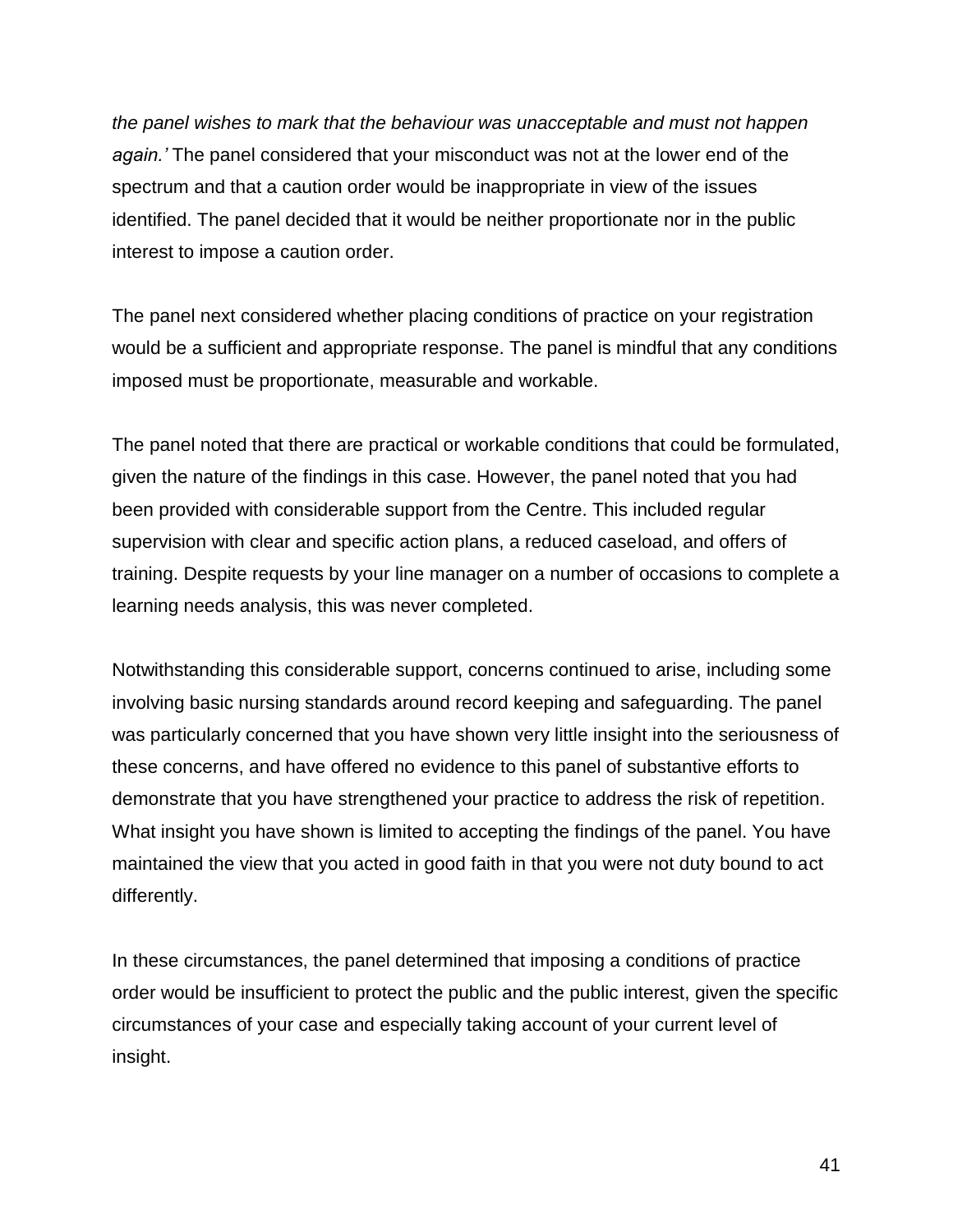The panel then went on to consider whether a suspension order would be an appropriate sanction. The Sanctions Guidance states that suspension order may be appropriate where some of the following factors are apparent:

- *No evidence of harmful deep-seated personality or attitudinal problems;*
- *No evidence of repetition of behaviour since the incident;*

The panel was satisfied that in this case, the misconduct was not fundamentally incompatible with remaining on the register.

The panel considered your lack of meaningful insight or recognition of the impact of your failings on clients, their children, your colleagues and the wider profession. It bore in mind the client group you were working with were particularly vulnerable and required a level of care and oversight which you failed to provide. It further bore in mind that despite considerable support by the Centre, matters did not improve.

The panel determined that a suspension order for a period of six months would allow you the time you need to reflect on the findings of this panel as to your misconduct and take the steps necessary to meaningfully demonstrate that your practice has been strengthened. The panel was of the view that this period of suspension would enable you to provide substantive evidence of your future practice intentions and progress in addressing the concerns raised above. The panel also determined that a period of six months was required to maintain public confidence in the profession given the concerns raised in this case.

The panel did go on to consider whether a striking-off order would be proportionate but, taking account of all the information before it, the panel concluded that it would be disproportionate. Whilst the panel acknowledges that a suspension may have a punitive effect, it would be unduly punitive in your case to impose a striking-off order at this stage.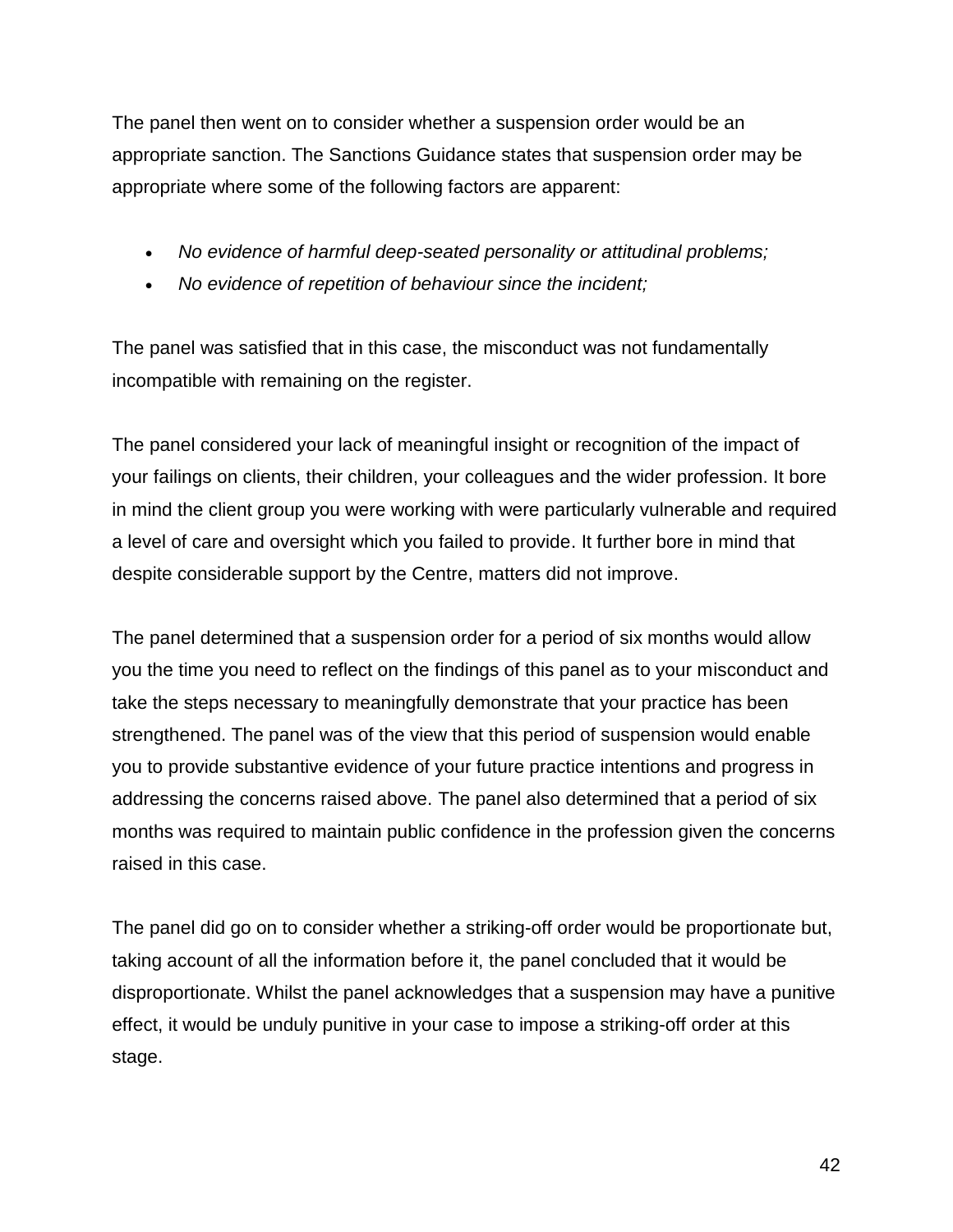Balancing all of these factors the panel has concluded that a suspension order would be the appropriate and proportionate sanction.

The panel noted the hardship such an order would inevitably cause you. However this is outweighed by the public interest in this case.

At the end of the period of suspension, another panel will review the order. At the review hearing the panel may revoke the order, or it may confirm the order, or it may replace the order with another order.

Any future panel reviewing this case would be assisted by:

- Your continued engagement with the NMC;
- Your attendance at the review hearing;
- A Personal Development Plan (PDP) detailing how you intend to address the concerns identified;
- A structured written reflective piece using a recognised model which demonstrates your understanding of;
	- o the concerns identified above;
	- $\circ$  the effect of your misconduct on patients/clients, their families, the nursing profession and the public's perception of nurses; and
	- $\circ$  how you would approach similar circumstances differently in the future.
- Evidence that you have kept your clinical skills and nursing knowledge up to date; and
- Any testimonials commenting on your recent performance in the workplace practice from either paid or voluntary positions.

This will be confirmed to you in writing.

#### **Interim order**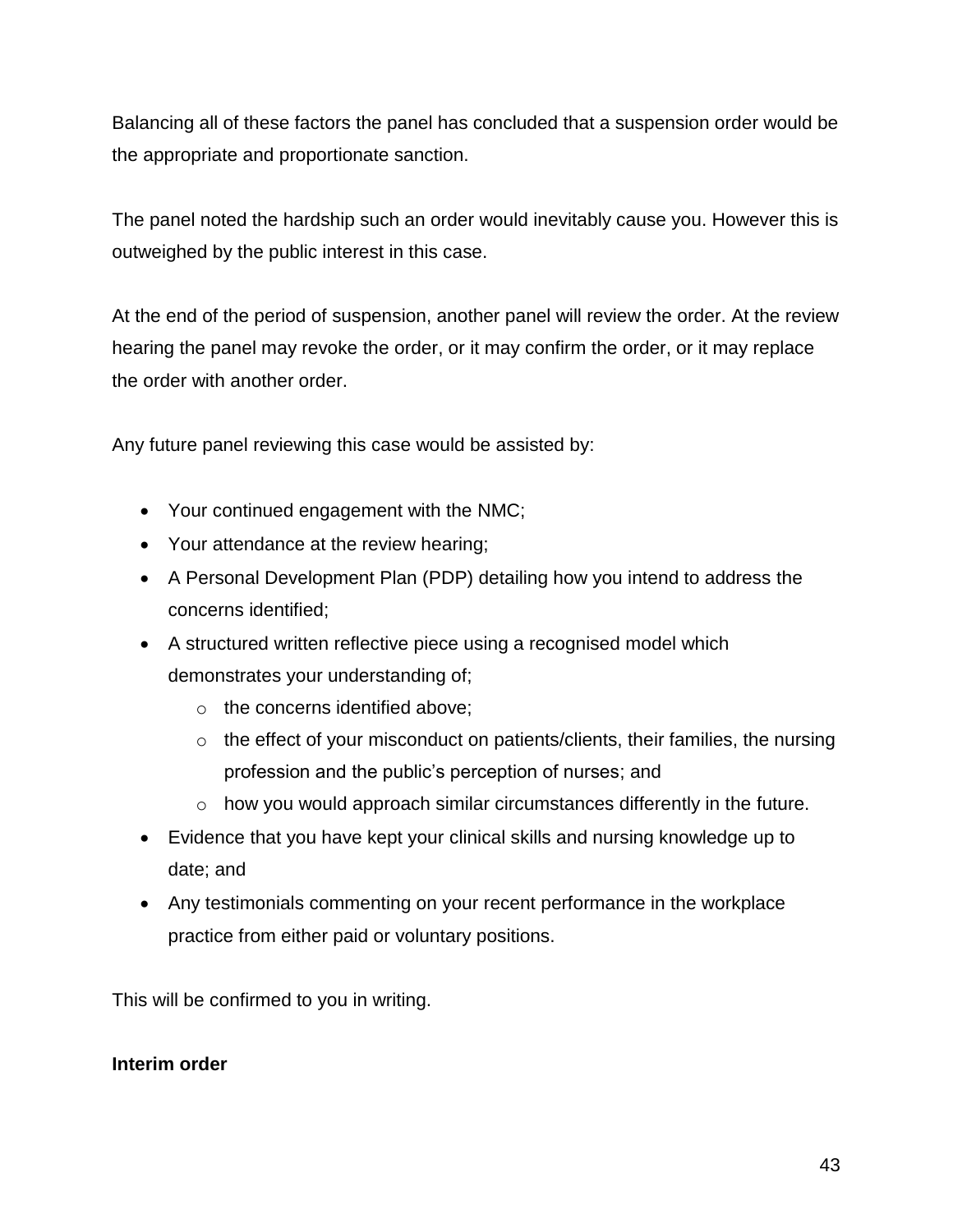As the suspension order cannot take effect until the end of the 28-day appeal period, the panel has considered whether an interim order is required in the specific circumstances of this case. It may only make an interim order if it is satisfied that it is necessary for the protection of the public, is otherwise in the public interest or in your own interest until the suspension sanction takes effect. The panel heard and accepted the advice of the legal assessor.

#### **Submissions on interim order**

Mr Brahimi submitted that interim suspension order for a period of 18 months would cover the 28 days before the substantive suspension order comes into effect, and the subsequent appeal period should you appeal the decision. He submitted that the grounds for this would mirror the panel's earlier decision, that it is necessary for the protection of the public and is otherwise in the public interest.

Mr Blair submitted that he did not oppose this application.

#### **Decision and reasons on interim order**

The panel was satisfied that an interim order is necessary for the protection of the public and is otherwise in the public interest. The panel had regard to the seriousness of the facts found proved and the reasons set out in its decision for the substantive order in reaching the decision to impose an interim order.

The panel concluded that an interim conditions of practice order would not be appropriate or proportionate in this case, due to the reasons already identified in the panel's determination for imposing the substantive order. The panel therefore imposed an interim suspension order for a period of 18 months given the seriousness of the facts found proved and in the interest of protecting the public and in maintaining public confidence in the nursing profession and the NMC as a regulator.